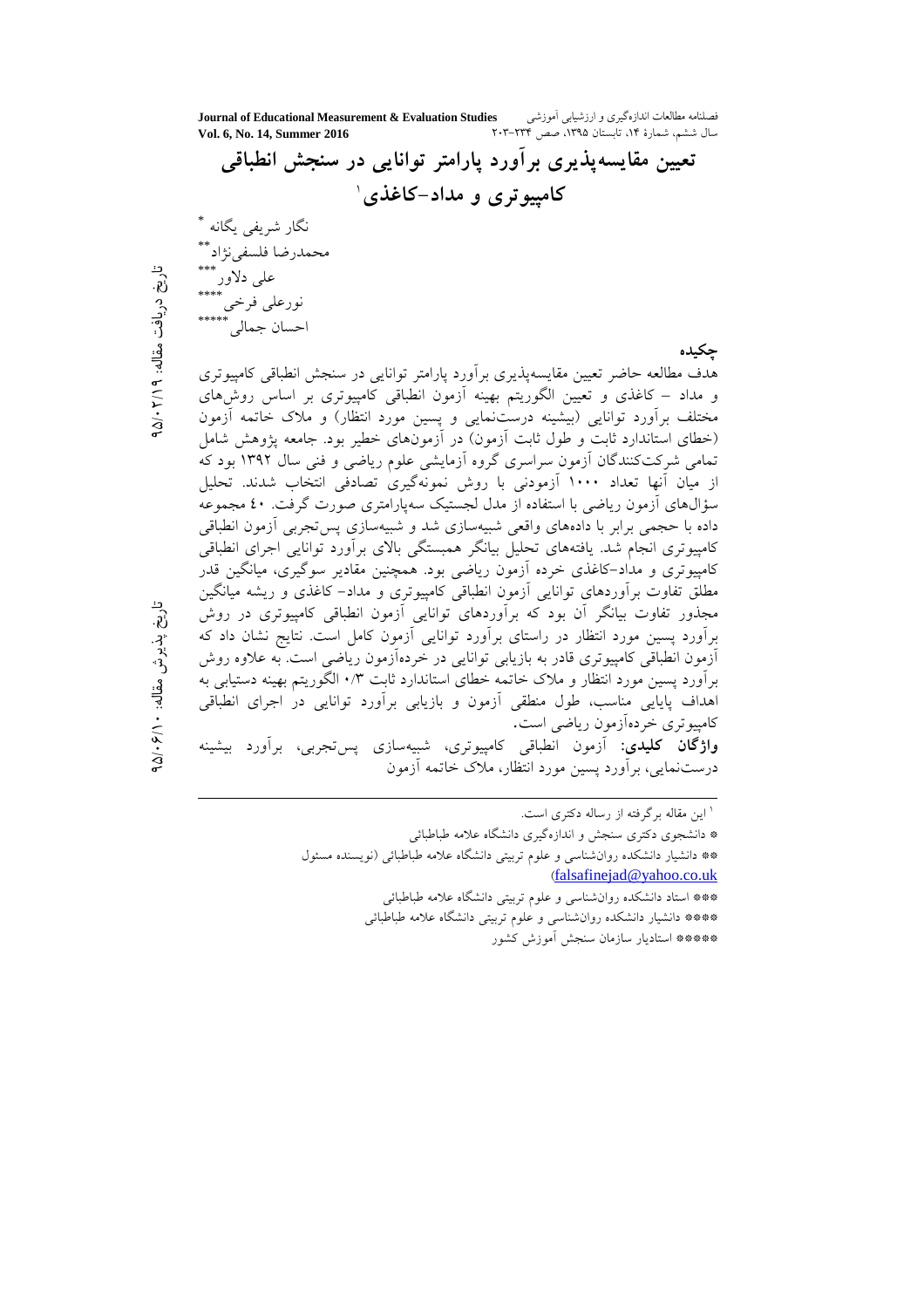## مقدمه

کاربرد فناوریهای نوین اطلاعاتی در جهان معاصر با سرعت فزایندهای در حال گسترش است و تأثیر چشمگیری بر تمام جوانب زندگی ازجمله ابعاد اقتصادی، اجتماعی، صنعتی و اَموزشی داشته است. در حوزه اَموزش، فناوریهای اطلاعاتی، فرایند تدریس و یادگیری را متحول کردهاند؛ بهگونهای که منجر به کاهش محدودیتهای یادگیری، برابری فرصتها و بهرهوری در آموزش شدهاند و مفاهیمی چون آموزش و یادگیری الکترونیکی، آموزش به کمک کامپیوتر، آموزش از راه دور و آموزش مجازی را در حوزه تعلیم و تربیت مطرح ساختهاند (بابایی، ۱۳۸۹). سنجش نیز بهعنوان بخش جدایی،ناپذیر فرایند آموزش بی¤أثیر از ظهور و پیشرفتهای فناوری های نوین از جمله کامپیوتر نبوده است. به عقیده متخصصان آموزشی کاربرد فناوری کامپیوتر در سنجش به دلیل کاربرد روزافزون آن در حوزه آموزش، گریزناپذیر است. زمانی که فراگیران بیشترین فعالیت یادگیری خود را با استفاده از کامپیوتر انجام میدهند، سنجش یادگیری این افراد با روشهای سنتی و مرسوم مداد – کاغذی غیر قابل توجيه است (بنت '، ٢٠٠٢).

آزمونهای مداد– کاغذی اگرچه شکل غالب و پذیرفته شده اجرای آزمونها هستند، اما ضرورتاً مؤثرترین و کارآمدترین روش محسوب نمیشوند. هنگامی که گروهی از أزمودنيها با أزمون مداد– كاغذى واحد مورد سنجش قرار مى گيرند، أزمون نمى تواند بهطور همزمان برای تمامی افراد بیشینه کارایی را داشته باشد و احتمال این که سؤال ها برای آزمودنیها خیلی ساده یا دشوار باشد، زیاد است. چنین سؤالهایی اطلاعات اندکی درباره آزمودنیها فراهم میکند و مانع تحقق سنجش کارآمد و پایای<sup>۲</sup> آزمودنی ها می شود. در این موارد با استفاده از فناوری کامپیوتر می توان آزمونهای مداد-کاغذی مرسوم را بهگونهای کارآمدتر بهکار برد و اندازهای دقیقتر از توانایی آزمودنی ها به دست آورد (کلندر"، ۲۰۱۱). انعطافپذیری، تسهیل شرایط اجرا، افزايش كارايي، امكان سنجش دقيق و گستردهتر سازهها، امكان نمرهدهي ماشيني،

- $1.$  Bennett
- $2$  reliable
- <sup>3.</sup> Kalender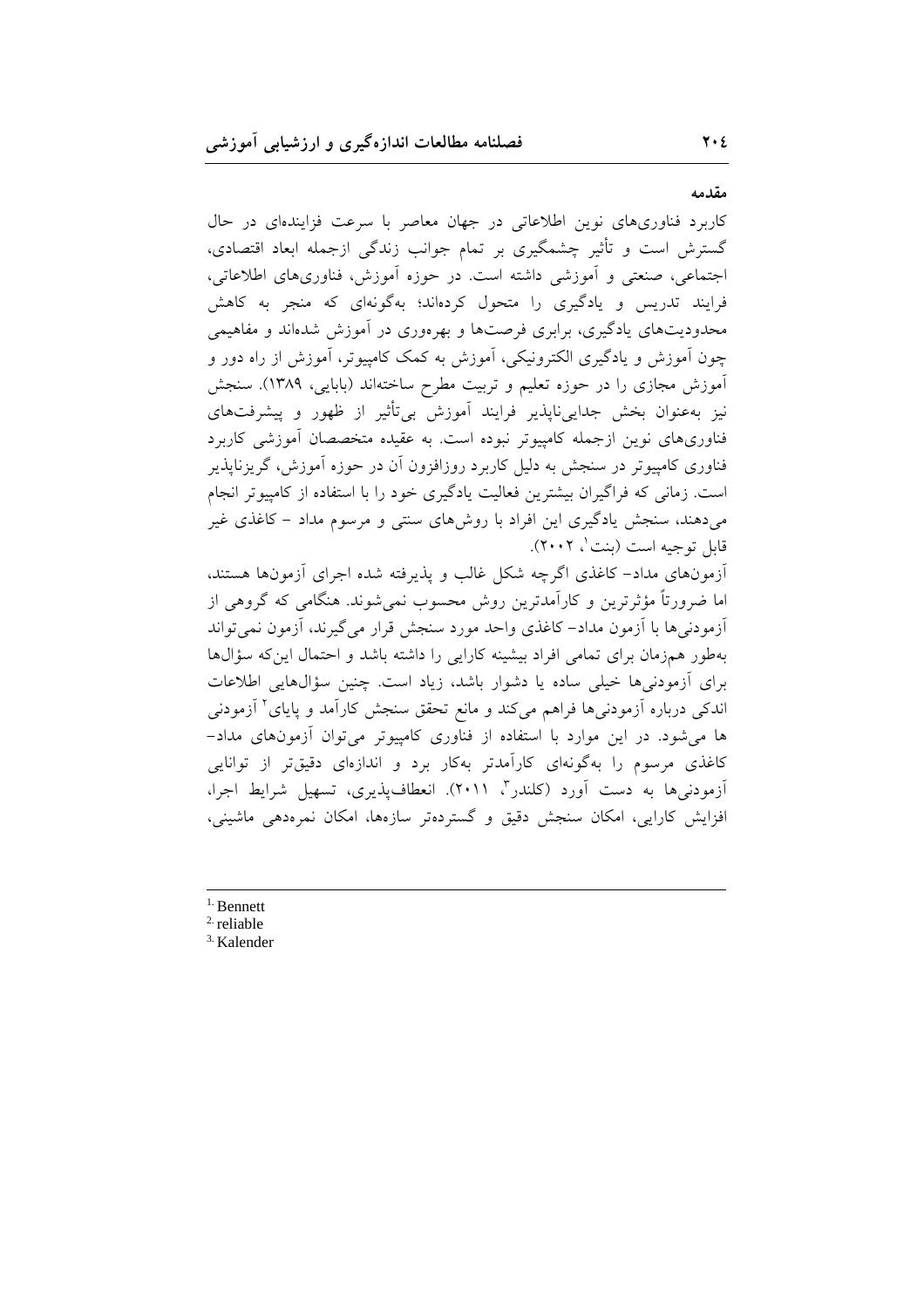فراهم سازی امکان بازخورد سریع و افزایش امنیت آزمون ٰ ازجمله دلایل اصلی کاربرد کامپیوتر در سنجش در موقعیتهای مختلف ازجمله سنجش کلاسی و سنجش خطیر آ محسوب می شود (ژویرت و کریک"، ۲۰۰۹).

آزمونهای کامپیوتری با داشتن فرمهای مختلف امکان اجرای آزمون را در تمامی شرایط فراهم میسازند. در سادهترین شکل که آزمون کامپیوتری خطی<sup>،</sup> است از کامپیوترها صرفاً بهعنوان ابزاری برای اجرای آزمونها استفاده می شود. در سطح پیچیده کامپیوترها با ارائه آزمونهای متفاوت برای آزمودنیهای مختلف سنجش را انفرادي مي سازند كه سنجش انطباقي كامپيوتري° (CAT) ناميده مي شود (دوي و پیتونیاک'، ۲۰۰٦). در آزمون انطباقی کامپیوتری، سؤالها متناسب با توانایی آزمودنیها در جريان آزمون انتخاب و اجرا مي شوند (ريكيسي ٌ، ١٩٨٩، به نقل از ديويدسون ُ، ۲۰۰۳). سنجش انطباقی کامپیوتری متأثر از مدلهای نظریه سؤال - پاسخ<sup>۹</sup> است. هدف اساسی سنجش انطباقی کامپیوتری استفاده از ویژگی نامتغیری `` نظریه سؤال− یاسخ برای ایجاد الگوریتم اجرای انطباقی آزمون است. به این ترتیب آزمون برای هر أزمودنی خاص بهگونهای طراحی میشود که سؤال أزمون دقیقاً متناسب با سطح توانایی وی باشد و بیشترین آگاهی'' را فراهم سازد، در عین حال نمرههای ازمودنیها روی مقیاس مشترک قرار گیرد. آزمون انطباقی کامپیوتری سعی در دستیابی به تعادلی ظریف میان چندین ویژگی جذاب اما در عین حال متضاد برآورد یایاتر توانايي آزمودنيها، كاهش قابل توجه تعداد سؤالهاي آزمون، نمرهدهي سريع، انعطاف پذیری در زمانبندی آزمون و افزایش امنیت آزمون را دارد (دوی و پیتونیاک، ٢٠٠٦؛ كلندر، ٢٠١١).

- <sup>4.</sup> Linear Computer Tests
- <sup>5.</sup> Computerized Adaptive Testing
- <sup>6.</sup> Davey & Pitoniak
- <sup>7.</sup> Reckase
- <sup>8.</sup> Davidson
- <sup>9.</sup> Item Response Theory
- <sup>10.</sup> invariance
- $11.$  information

 $<sup>1</sup>$  test security</sup>

<sup>&</sup>lt;sup>2.</sup> high Stake

<sup>&</sup>lt;sup>3.</sup> Joubert & Kriek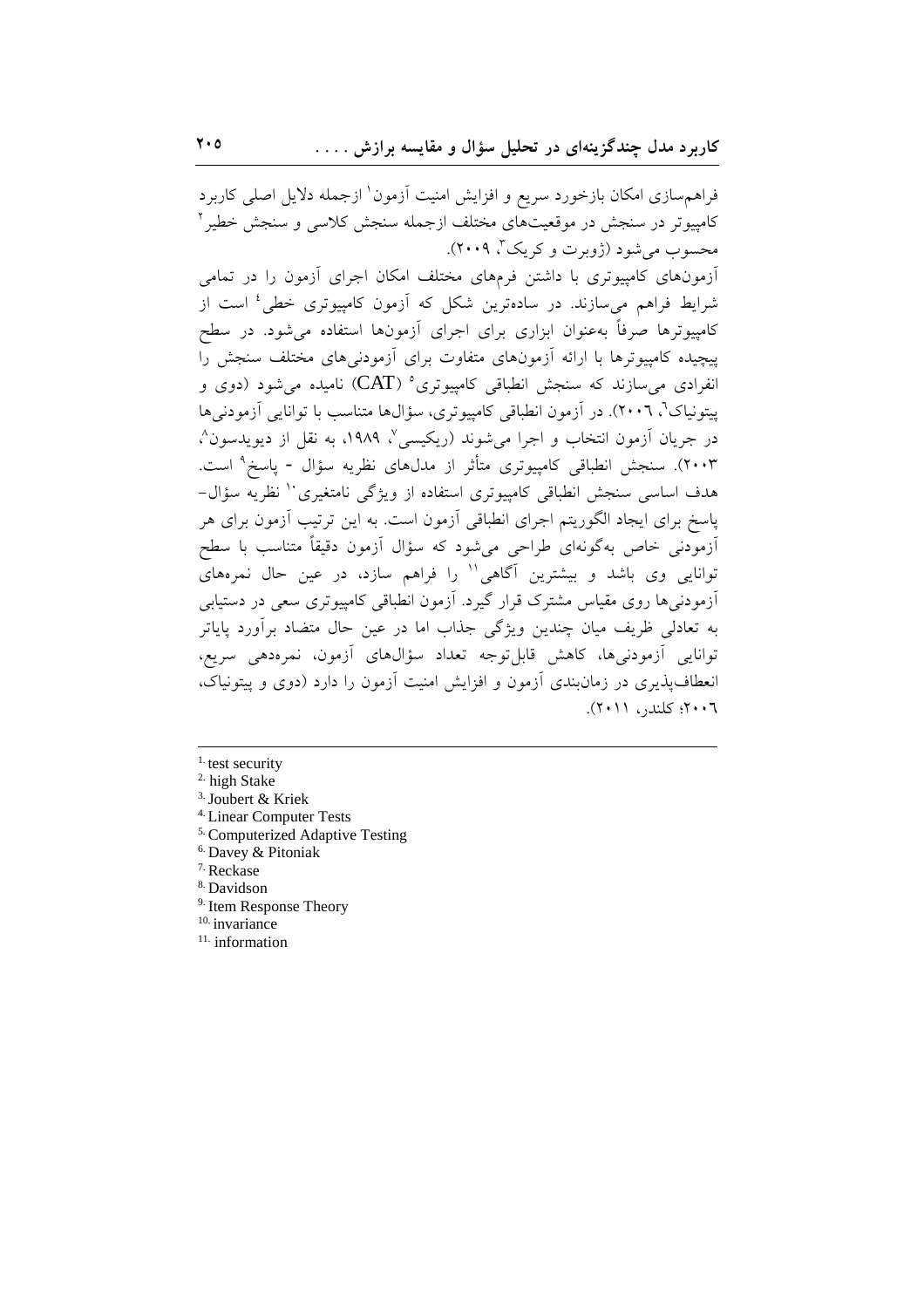آزمونهای انطباقی کامپیوتری توانمندی بالایی در تعیین جایگاه افراد در خصایص مکنون دارند و جایگزین جدی برای آزمونهای مداد- کاغذی قلمداد می شوند. بسیاری از سازمانها و مؤسسات آزمونسازی بین|لمللی، نظام سنجش خود را به این سمت تغییر دادهاند یا در حال مطالعه و برنامهریزی جهت انجام أن هستند. أزمون تحصیلات تکمیلی ' (GRE)، آزمون پذیرش تحصیلات تکمیلی دوره مدیریت ' (GMAT))، آزمون مجوز پرستاری" (NCLEX)، مجموعه آزمونهای استعداد شغلی ارتش<sup>؛</sup> و آزمون تافل° نمونههایی از آزمونهای خطیری هستند که بهصورت انطباقی کامپیوتری اجرا می شوند (کلندر، ۲۰۱۱). انجمن پذیرش دانشکده حقوق<sup>7</sup> نیز ازجمله مؤسساتی است که در حال انجام پروژههای مطالعاتی گسترده بهمنظور اجرای انطباقی کامپیوتری آزمون ورودی دانشکده حقوق ٌ است (برینگسجرد ؓ، ۲۰۰۱). فرایند گذر از آزمونهای مداد– کاغذی به انطباقی کامپیوتری بسیار پرمخاطره است و با چالشهای نظری و عملی فراوانی همراه است که میتوان به ضرورت فراهم سازی تجهیزات و زیرساختهای لازم، تأمین منابع مالی مورد نیاز، آمادهسازی افراد جامعه برای پذیرش آزمونهای کامپیوتری، تهیه بانک سؤال<sup>۹</sup> مدرج شده، بررسی و انتخاب استراتژیهای بهینه اجرای آزمون، مقایسهپذیری<sup>۱۰</sup> نتایج و ارزیابی عادلانه<sup>۱۱</sup> بودن آزمون اشاره کرد. مقایسهپذیری نتایج حاصل از دو روش اجرای آزمون یکی از مهمترین دغدغههای فرایند تغییر روش اجرای آزمونها است. تغییر شیوه آزمون ممکن است منجر به تغییر سازه مورد سنجش شود. از این رو بر انجام مطالعات مقایسه پذیری بهمنظور حصول اطمینان از قابل مقایسه بودن نمرههای آزمونهای مداد– کاغذی و کامپیوتری (خطی و انطباقی) تأکید جدی شده است، بهویژه زمانی که

<sup>&</sup>lt;sup>1.</sup> Graduate Record Examination

<sup>&</sup>lt;sup>2</sup> Graduate Management Admission Test

<sup>&</sup>lt;sup>3.</sup> Nursing Licensing Examination (NCLEX)

<sup>&</sup>lt;sup>4.</sup> Armed Services Vocational Aptitude Battery (ASVAB)

<sup>&</sup>lt;sup>5.</sup> TOEFL

<sup>&</sup>lt;sup>6.</sup> The Law School Admission Council (LSAC)

<sup>&</sup>lt;sup>7.</sup> Law School Admission Test (LSAT)

<sup>&</sup>lt;sup>8.</sup> Bringsjord

 $9.$  item Bank

<sup>&</sup>lt;sup>10.</sup> comparability study

 $11.$  fair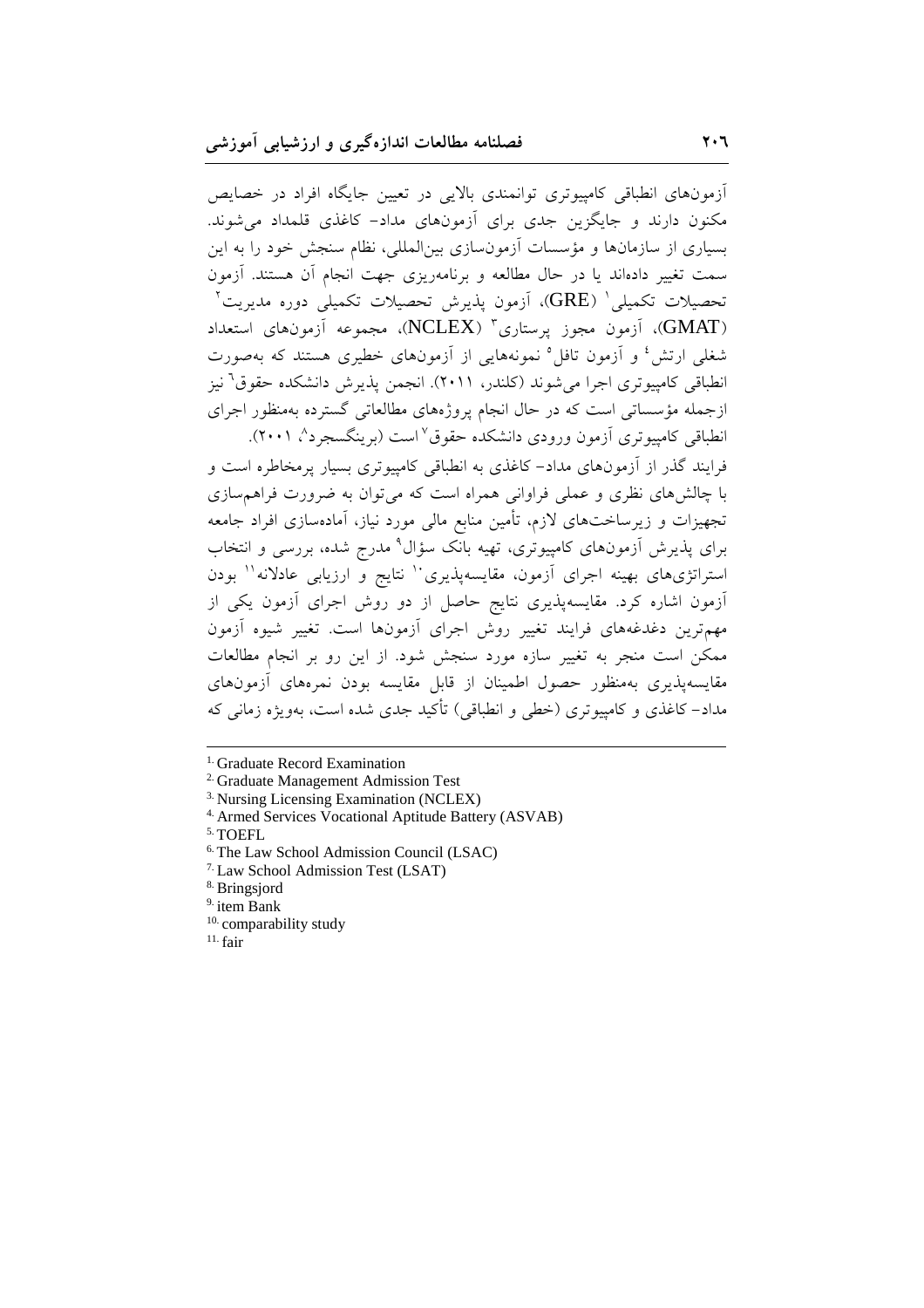از نسخه کامپیوتری به همراه نسخه مداد– کاغذی آزمون استفاده می شود. در این موقعیت هدف این است که نمرههای دو نسخه تا حد ممکن قابل مقایسه باشند بهطوری که هیچ آزمودنی با شرکت در یک شکل آزمون، امتیاز غیرمنصفانهای دریافت نكند (انجمن تحقيقات أموزشي أمريكا'، انجمن روانشناسي أمريكا' و انجمن ملي سنجش در آموزش"، ۱۹۹۹؛ وانگ و کولن'، ۲۰۰۱). مطالعات مقایسهپذیری، اثرات احتمالی حاصل از تغییر روش اجرای آزمون را ارزیابی و روایی تفسیر نمرههای آزمون را تضمین می کند (پیک°، ۲۰۰۵).

در بررسی ادبیات پژوهشی، مقایسهپذیری دو دسته مطالعه را می توان جدا کرد: ۱-مقایسهپذیری آزمونهای مداد- کاغذی و کامپیوتری و ۲- مقایسهپذیری آزمونهای مداد– کاغذی و انطباقی کامپیوتری. در حالی که مطالعات نوع اول صرفاً تغییر روش اجرای آزمون را ارزیابی میکنند، در مطالعات دوم تأثیر روش اجرا و اثرات الگو در عملکرد آزمودنی ها بررسی می شود. بیشتر مطالعات مقایسه پذیری انجام شده مربوط به بخش اول است. با وجود جدیتر بودن مقایسهپذیری آزمونهای انطباقی کامپیوتری به دلیل دشواری و مشکلات اجرایی ناشی از تغییر روش اجرا و الگوریتم ارائه آزمون، أزمونهای انطباقی کامپیوتری کمتر با اَزمونهای مداد– کاغذی مقایسه شدهاند (وانگ و شین<sup>7</sup>، ۲۰۱۰؛ وانگ و کولن، ۲۰۰۱). الگوریتمهای اجرایی آزمون انطباقی کامپیوتری مجموعهای از قواعد هستند که شیوه آغاز، تداوم و خاتمه آزمون انطباقی كامپيوتري را نشان مي دهد (اگن ْ، ٢٠٠٧) و مشتمل بر ٦ مؤلفه ١- تعيين مدل سؤال – پاسخ مناسب ۲– بانک سؤال بزرگ مدرج شده ۳– تعیین نقطه شروع آزمون ٤ – روش گزینش سؤال ٥- روش نمرهدهی توانایی و ٦- ملاک خاتمه آزمون^ است (يونسودا<sup>۹</sup>، ۲۰۰۰؛ ويز و كينگزيږي<sup>(</sup>، ١٩٨٤ په نقل از پايكوك<sup>۲</sup> و ويز، ۲۰۰۹). البته در

<sup>6.</sup> Shin

<sup>9.</sup> Ponsoda

<sup>&</sup>lt;sup>1.</sup> American Educational Research Association (AERA)

<sup>&</sup>lt;sup>2.</sup> American Psychological Association (APA)

<sup>&</sup>lt;sup>3.</sup> National Council on Measurement in Education (NCME)

<sup>&</sup>lt;sup>4.</sup> Wang & Kolen

 $^{\rm 5.}$  Peak

 $7.$  Eggen

<sup>&</sup>lt;sup>8.</sup> test termination criterion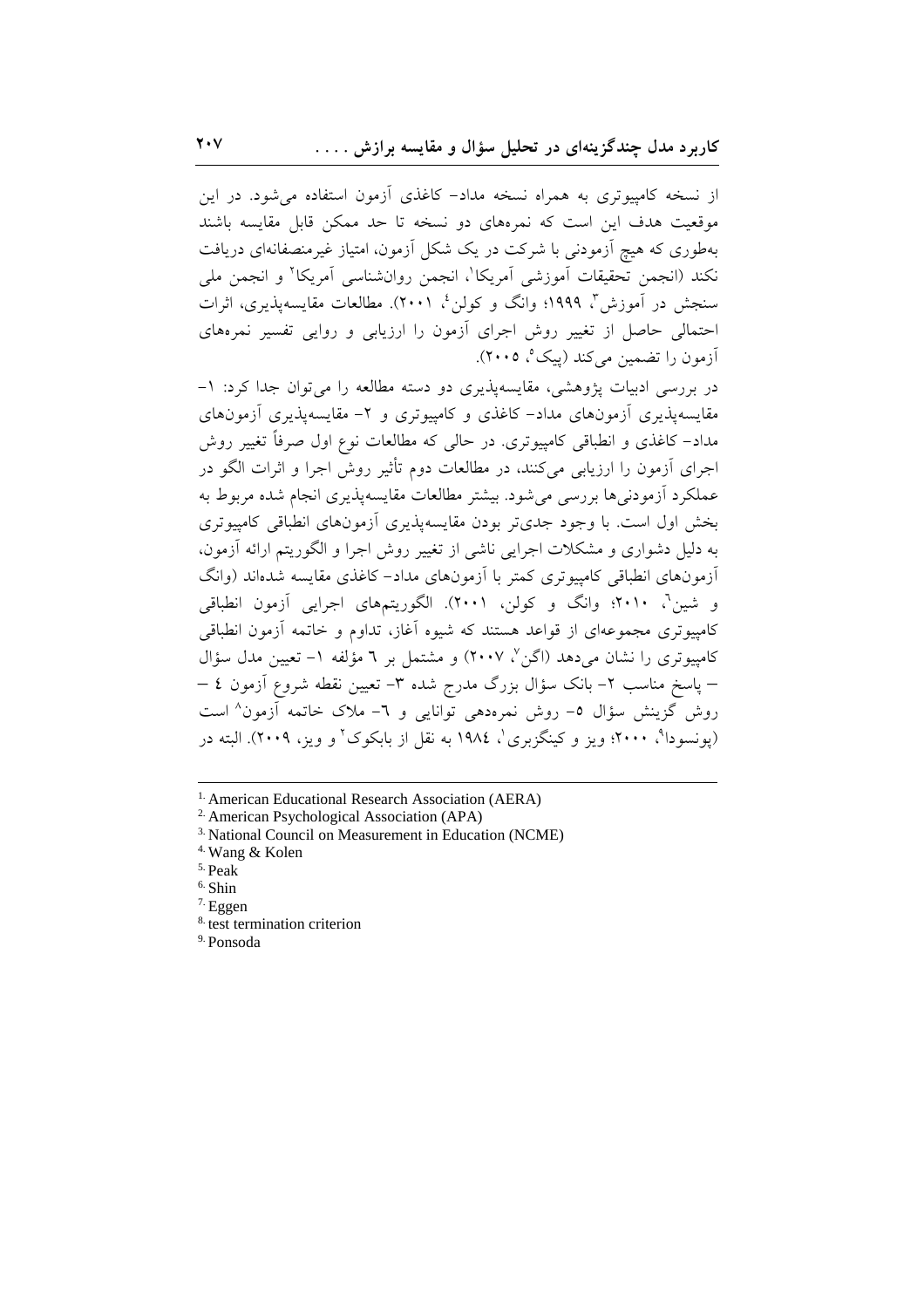در آزمونهای انطباقی کامپیوتری که در برنامههای سنجش خطیر استفاده می شوند علاوه بر ٦ مؤلفه مذكور دو مؤلفه تعادل محتوايي ّ و كنترل ميزان افشاء سؤالهاي ُ آزمون بهمنظور تأمين امنيت آزمون نيز در نظر گرفته مي شود (ريكيسي، ٢٠١٠). مزاياى أزمونهاى انطباقى كامپيوترى بدون طراحى دقيق اين مؤلفهها حاصل نمى شود. ارزشیابی مقایسهپذیری آزمونهای انطباقی کامپیوتری بهواسطه مسائل مربوط به فرایندهای اجرایی هر یک از مؤلفههای الگوریتمهای اجرایی آزمون بسیار پیچیده می می شود (وانگ و کولن، ۲۰۰۱؛ وانگ و شین، ۲۰۱۰).

برای اینکه قابل مقایسه بودن آزمونهای مداد- کاغذی و انطباقی کامپیوتری از دقت و اعتبار کافی برخوردار باشد و بتواند به نتایج تکرارپذیری منتج شود، لازم است این مقایسهها بر ملاکهای مشخص، دقیق و از قبل تعیین شده مبتنی باشد. مقایسهپذیری آزمونهای مداد– کاغذی و انطباقی کامپیوتری معمولاً بر اساس ملاکهای روایی، روانسنجی و مفروضههای آماری- اجرایی ارزیابی می شود. ملاک روایی مستلزم آن است که نسخه انطباقی کامپیوتری و مداد- کاغذی آزمون، سازه یکسانی را اندازه یگیرند. برقراری ملاک روایی در آزمونهای انطباقی کامپیوتری خیلی چالش برانگیز است، به این دلیل که اجرای انطباقی سؤالها احتمال تفاوت در سازه و محتوای مورد سنجش را افزایش میدهد. در این ملاک مشخصات محتوایی، ابعاد و روابط آزمون با سایر متغیرها ازجمله تفاوتهای زیرگروهها بررسی میشود. این ملاک اشاره به یکسانی ویژگیهای روانسنجی ازجمله خطای استاندارد اندازهگیری و پایایی آزمون مداد – کاغذی و انطباقی کامپیوتری دارد. در پیشینه مطالعات مقایسهپذیری بیشتر ملاک روان سنجی بررسی شده است (وانگ و شین، ۲۰۱۰). ملاک مفروضههای آماری- اجرایی آزمون هم به برقراری مفروضههای مقایسهپذیری اشاره دارد. مفروضهها ممكن است براى طرح جمع|ورى دادهها يا تحليل أمارى نمرههاى أزمون لازم باشند (وانگ و کولن، ۲۰۰۱؛ انجمن آموزشی تگزاس °، ۲۰۰۸).

<sup>&</sup>lt;sup>1.</sup> Weiss & Kingsbury

<sup>&</sup>lt;sup>2.</sup> Babcock

 $3.$  content balancing

 $4.$  item exposure

<sup>&</sup>lt;sup>5.</sup> Texas Education Agency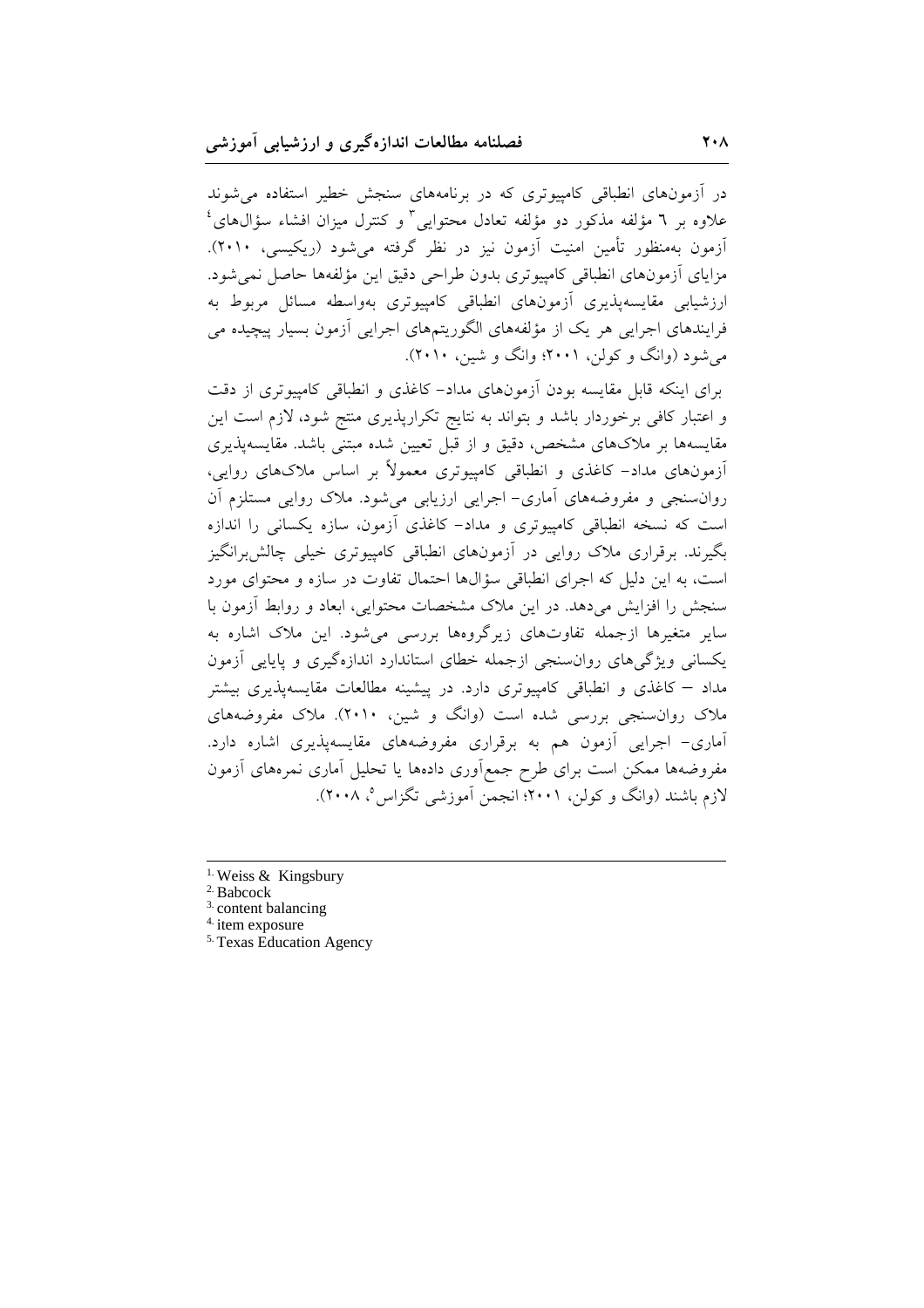مطالعات مقایسهپذیری نسخه انطباقی کامپیوتری و مداد–کاغذی آزمون با استفاده از روش۵مای شبیهسازی' و دادههای واقعی انجام میشود. روش۵ای شبیهسازی معمولاً در مراحل اَزمایشی و اولیه ارائه نسخه انطباقی کامپیوتری استفاده می شود (وانگ و کولن، ۲۰۰۱). مطالعات شبیهسازی امکان بررسی و قضاوت در خصوص چالشهای تغییر روش اجرای آزمون را فراهم می سازد. با استفاده از روشهای شبیهسازی می توان مؤلفههای مختلف آزمون انطباقی کامپیوتری را بررسی و استراتژی بهینه اجرایی آزمون انطباقی کامپیوتری را تعیین کرد (هارول و همکاران٬ ۱۹۹۲).

اثرات تبدیل روش اجرای آزمون در مطالعات مختلف بررسی شده است و با نتایج متفاوت و بعضاً متناقضي همراه بوده است. يافتههاي برخي از مطالعات (القادر، کلارک و اندرسون"، ۱۹۹۸؛ برگستروم، ۱۹۹۲؛ بولوت و کان ۲۰۱۲، کلندر، ۲۰۱۱؛ هنلی کلب، مکبراید و کودک'، ۱۹۸۹) نشاندهنده همارزی آزمونهای انطباقی کامپیوتری و مداد–کاغذی است در حالی که نتایج مطالعات دیگر (شفر و همکاران<sup>۷</sup>، ۱۹۹۸؛ وانگ، یان و هریس^ ۱۹۹۹) بیانگر عدم همارزی نمرههای دو روش اجرا است. زمانی که نتایج مطالعات بیانگر قابل مقایسه بودن عملکرد آزمودنیها در دو نسخه مداد– کاغذی و انطباقی کامپیوتری آزمون است، این به آن معنا است که أزمودنىها از روش اجراى أزمون متضرر يا متنفع نمىشوند (انجمن أموزشى تگزاس،  $(\Upsilon \cdot \cdot \wedge$ 

القادر، کلارک و اندرسون (۱۹۹۸) در مطالعهای، همارزی شکل مداد- کاغذی و انطباقی کامپیوتری سه خرده آزمون توانایی عددی^، استدلال انتزاعی `` و استدلال مکانیکی'' آزمون استعداد افتراقی' را ارزیابی کردند. نتایج مطالعه بیانگر همارزی دو

- <sup>3.</sup> Alkhadher, Clarke & Anderson
- <sup>4.</sup> Bergstrom
- <sup>5.</sup> Bulut & Kan
- <sup>6.</sup> Henly, Klebe, McBride& Cudeck
- $7.$  Schaeffer et al
- <sup>8.</sup> Pan & Harris
- <sup>9.</sup> Numerical Ability (NA)
- $10.$  Abstract Reasoning (AR)
- $11.$  Mechanical Reasoning (M)

 $<sup>1</sup>$  simulation</sup>

<sup>&</sup>lt;sup>2.</sup> Harwell et al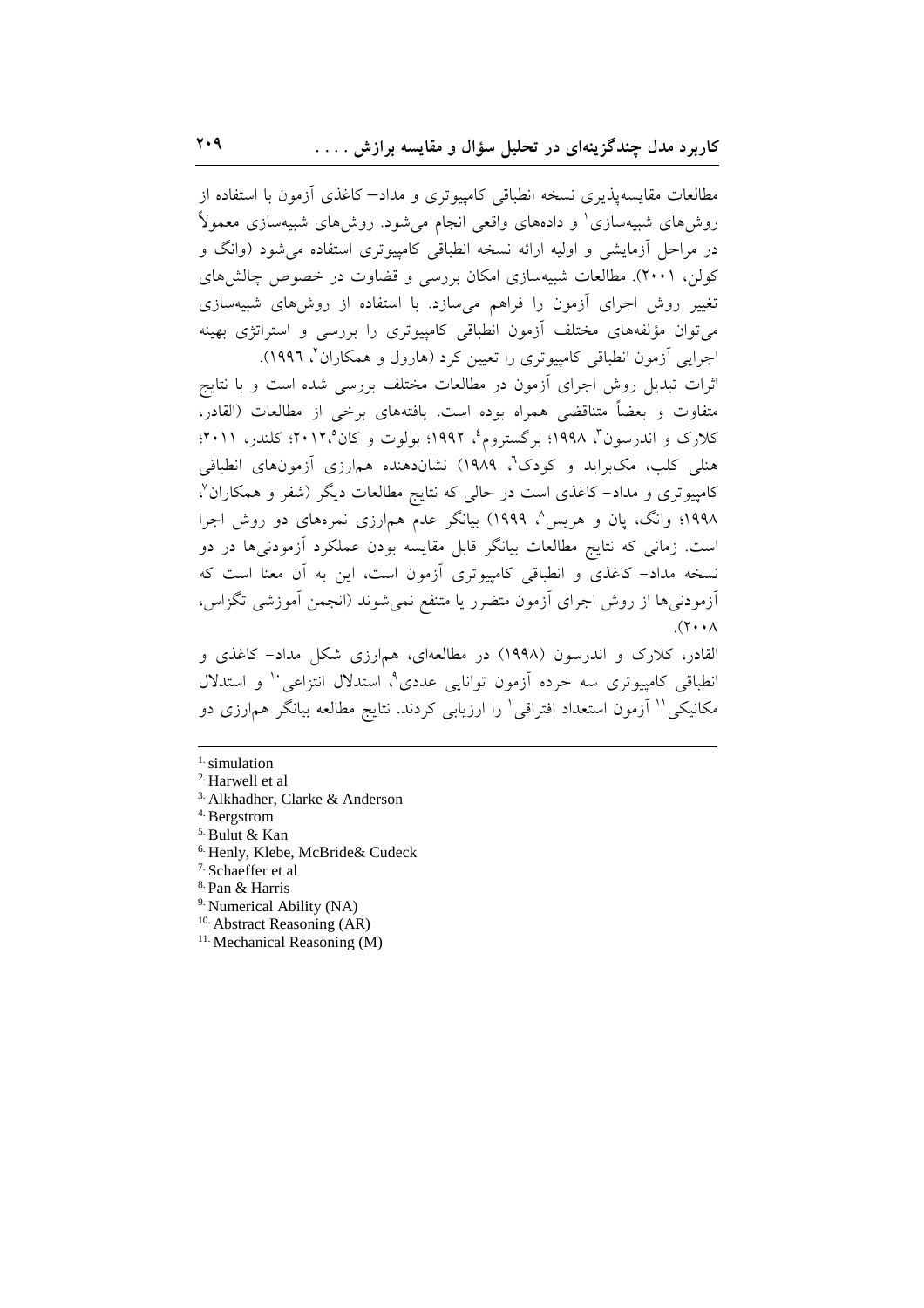روش اجرای آزمون در دو خرده آزمون استدلال انتزاعی و استدلال مکانیکی بود اما همارزی در خرده آزمون توانایی عددی برقرار نبود. شفر و همکاران (۱۹۹۳) مقایسهپذیری آزمون تحصیلات تکمیلی (GRE) را در دو مرحله بررسی کردند. در مرحله اول نسخه مداد – کاغذی با نسخه کامپیوتری آزمون مقایسه شد. نتایج نشان داد که نمرههای دو نسخه آزمون قابل مقایسه هستند. در مرحله دوم نسخه انطباقی کامپیوتری و کامپیوتری آزمون مقایسه شد. نتایج مرحله دوم بیانگر مشابهت نمرههای بخش کلامی و کمی در دو نسخه آزمون بود اما نمرههای بخش تحلیلی نسخه انطباقی کامپیوتری بهطور معناداری بیشتر از نسخه کامپیوتری آزمون بود (شفر و همکاران، ۱۹۹۵). شفر و همکاران (۱۹۹۸) مطالعهای دیگری را برای مقایسه نسخه انطباقی کامپیوتری و مداد – کاغذی آزمون تحصیلات تکمیلی (GRE) طراحی و اجرا کردند. مقایسهپذیری بهصورت مشابهت توزیع نمرههای نسخه انطباقی کامپیوتری و مداد – کاغذی تعریف شد. نتایج نشان داد که میانگین نمرههای نسخه انطباقی کامپیوتری آزمون بیشتر از نسخه مداد – کاغذی آزمون بود. وانگ، یان و هریس (۱۹۹۹) شبیهسازی پستجربی<sup>۲</sup> آزمون انطباقی کامپیوتری را با استفاده از دادههای آزمون ورودی دانشکده حقوق انجام دادند. این مطالعه اولین شبیهسازی انطباقی کامپیوتری با استفاده از آزمودنیهای واقعی بود. در این مطالعه برآورد توانایی اصلی و اجرای انطباقی کامپیوتری مقایسه شد. با استفاده از پاسخ آزمودنی های واقعی به ۱۲۷ سؤال آزمون، دقت، کارآمدی بازیابی توانایی آزمودنی ها و تعداد سؤال های مورد نیاز برای تکمیل آزمون انطباقی کامپیوتری در سه سطح دقت (خطای استاندارد ۰/۳۱٦۲ م، ۰/۲٦٥ و ۰/۱۷۳) بررسی شد. یافته مطالعه نشان داد که ۱۲۷ سؤال برای اجرای انطباقی کامپیوتری آزمون برای تمام آزمودنیها در سه سطح دقت کافی بوده است. کاربرد دادههای واقعی در جریان آزمون انطباقی کامپیوتری بهاستثناء بالاترین سطح دقت منجر به بازیابی مناسب توانایی نشد. کلندر (۲۰۱۱) کاربرد آزمون انطباقی کامپیوتری را با استفاده از مطالعه شبیهسازی و واقعی بررسی کرد. وی روش برآورد توانایی بیشینه درستنمایی " (ML) و پسین

<sup>&</sup>lt;sup>1.</sup> Differential Aptitude Tests (DAT)

 $2$  post-hoc simulations

<sup>&</sup>lt;sup>3.</sup> Maximum likelihood (ML)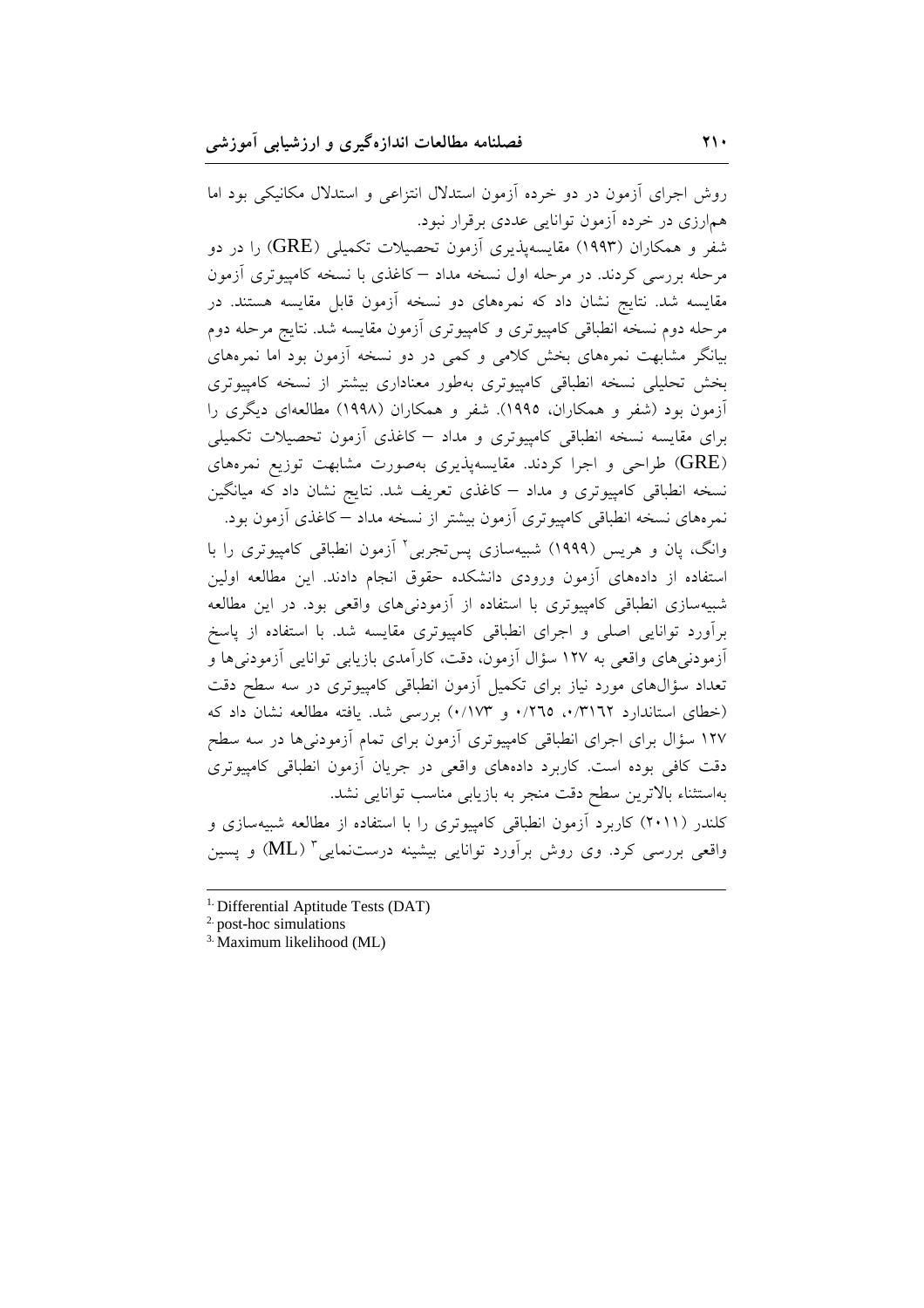مورد انتظار<sup>ا</sup> (EAP) و ملاک خاتمه آزمون طول ثابت آزمون<sup>۲</sup> و خطای استاندارد ثابت<sup>۳</sup> را در مطالعه خود در نظر گرفت. در پایان شبیهسازی بهترین استراتژی اجرای أزمون انطباقی کامپیوتری مشخص شد و با استفاده از آن أزمون انطباقی کامپیوتری واقعی اجرا شد. نتایج مطالعه نشان داد که همبستگی بین برآوردهای توانایی نسخه انطباقی کامپیوتری و مداد – کاغذی آزمون هنگامی که از روش برآورد پسین مورد انتظار استفاده می شود در مقایسه با روش بیشینه درستنمایی بیشتر است.

بولوت و کان (۲۰۱۲) نیز کاربرد آزمون انطباقی کامپیوتری را در آزمونهای ورودی .<br>تحصیلات تکمیلی دانشگاههای ترکیه با استفاده از روش شبیهسازی پستجربی بر اساس روش برأورد پسین مورد انتظار و ملاکهای خاتمه خطای استاندارد ثابت بررسی کردند. نتایج مطالعه نشان داد که آزمون انطباقی کامپیوتری قادر به بازیابی دقیق در هر یک از خرده آزمونها است. همبستگی بین برآوردهای توانایی آزمون کامل و انطباقی کامپیوتری در تمام خرده آزمونها بالا بود.

همانطور که پیک (۲۰۰۵) با مرور مطالعات مقایسهپذیری نشان داد، نتایج حاصل از تغییر روش اجرای آزمونها بر ویژگیهای روانسنجی آزمونها و توانایی برآورد شده آزمودن<sub>ی</sub>ها متناقض است. تفاوت معنیدار بین روش اجرای آزمونها بیشتر در مطالعات اولیه مشاهده میشود که دلیل این مسئله میتواند تازگی روش سنجش کامپیوتری برای آزمودنیها و ناآشنایی با روش اجرای آزمونها در مطالعات اولیه باشد. همچنین تفاوت مطالعات مقایسهپذیری ممکن است به دلیل دامنه وسیعی از تغییریذیری در آزمونها ازجمله حوزههای محتوایی، ویژگیهای آزمودنیها، طرحهای جمع آوری دادهها و شکل آزمون نیز باشد. با توجه به پیشرفت مداوم فناوری کامپیوتر، یافتههای مطالعات مقایسهپذیری قبلی را نمی توان به موقعیتهای مشابه تعمیم داد (پوگیو و همکاران ٔ، ۲۰۰۵). تصمیمگیری دقیق و شفافسازی نتایج حاصل مستلزم انجام مطالعات دقیق و کنترل شده است، لذا هر مؤسسه آزمونٍسازی که قصد تغییر روش اجرای آزمونها از مداد– کاغذی به کامپیوتری (خطی و انطباقی) را دارد،

<sup>&</sup>lt;sup>1.</sup> Expected a Posteriori Estimation (EAP)

 $2.$  fixed length of test

<sup>&</sup>lt;sup>3.</sup> fixed standard error

<sup>&</sup>lt;sup>4.</sup> Poggio et al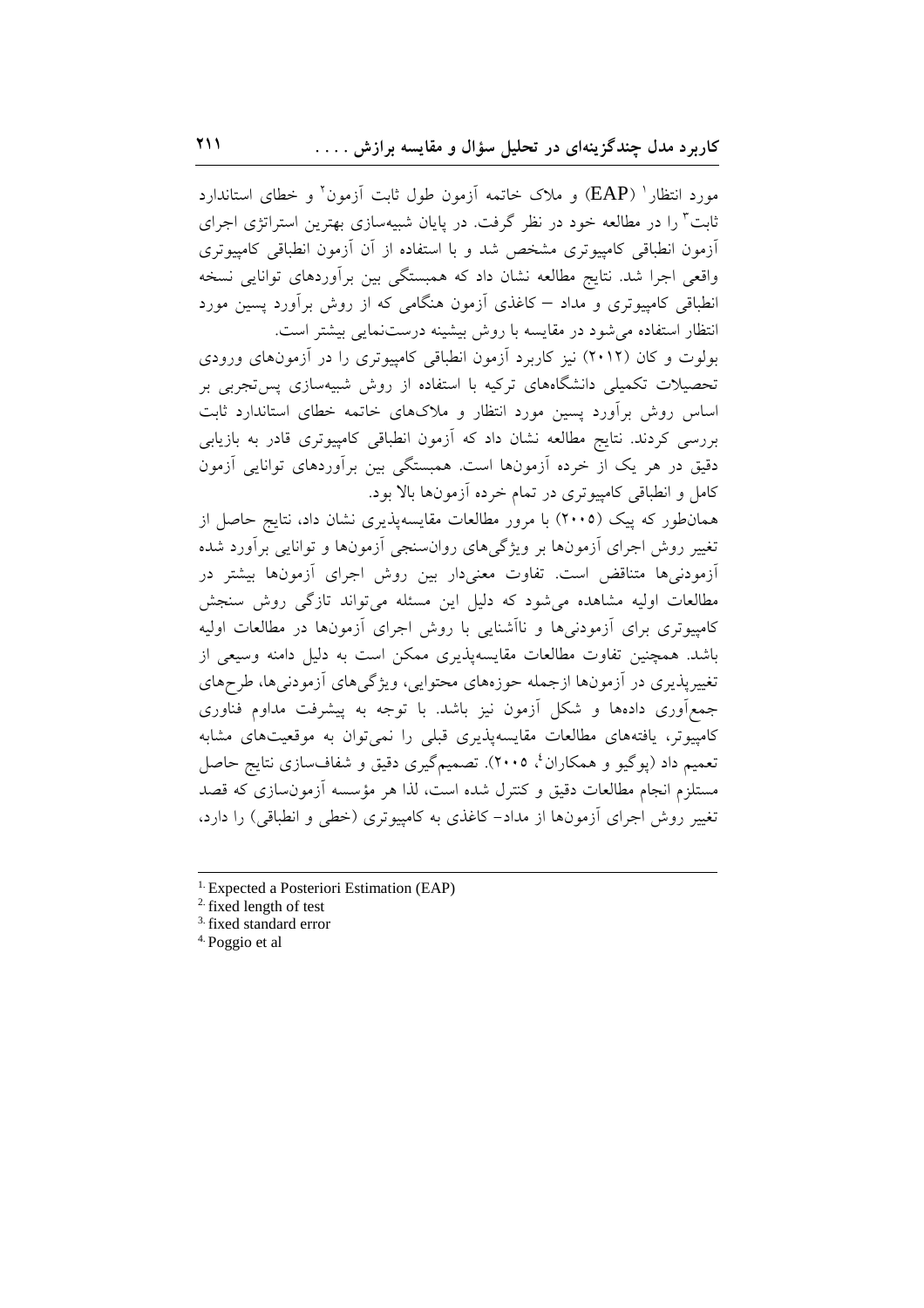باید مطالعه مقایسهپذیری خاص خود را انجام دهد (پومریچ ٔ، ۲۰۰۶؛ تسایی ٔ و شین،  $(7.17$ 

تغییر روش اجرای آزمون از مداد –کاغذی به کامپیوتری موضوعی است کـه بایــد در آزمون سازی ایران بهویژه در مورد آزمونهای خطیر بهمنظور بهینهسازی ساخت، اجـرا و نمرهدهي أزمونها مورد توجه قرار گيـرد. ايجـاد سـازوكارهايي بـهمنظـور سـنجش کاراًمد در سطح گسترده و بـا هزینـه قابـل قبـول امـری بسـيار مهـم اسـت. كـاربرد أزمونهای کامپیوتری و انطباقی کامپیوتری راهکار مناسبی بـرای تحقـق ایـن اهــداف است اما مسئله قابل تأمل این است که کاربرد کامپیوتر در سنجش را نم پیتوان صـرفاً بر اساس احساس نیاز و ضرورت حرکت به سوی بهتر شدن انجام داد، بلکـه بایــد بــا یشتوانه مطالعات کافی و کارآمد، فرایند پرمخاطره جایگزینی آزمونهای کـامیپوتری را سازماندهی و اجرا کرد. بر این اساس لازم است برای انجام مطالعات هدفمنـد دربـاره کاربرد سنجش کامپیوتری بهطور کل و سـنجش انطبـاقی کـامپیوتری بـهطـور خـاص بهمنظور بررسی مشکلات فراروی فرایند تبدیل و بهینهسازی روش اجرای آزمونهـای خطیر در مراکز و مؤسسات آزمونِسازی خصوصاً در سازمان سنجش آمـوزش کشـور بهعنوان متولی اصلی برگزاری آزمـون۱مـای خطیـر، برنامـهریـزی صـورت پــذیرد. در راستای این هدف، پژوهش حاضر به بررسی مقایسهپذیری برآورد پـارامتر توانـایی در سنجش انطباقي كامييوتري و مداد – كاغذى و تعيين الگـوريتم بهينـه أزمـون انطبــاقى کامپیوتری بر اساس روش۵های مختلف برآورد توانایی (بیشینه درســتنمــایی و پســین مورد انتظار) و ملاک خاتمه آزمون (خطای استاندارد ثابت و طــول ثابــت آزمــون) در خرده أزمون رياضي أزمون سراسري بهعنوان أزمون خطير يرداخته است.

روش يژوهش یژوهش حاضر با توجه به ماهیت مسئله، کاربرد روش های شبیهسازی و دستکاری متغیرهای مورد بررسی تحقیق تجربی است. گرداَوری دادهها با استفاده از یاسخهای شرکتکنندگان آزمون سراسری گروه آزمایشی ریاضی و فنی سال ۱۳۹۲ به سؤالهای آزمون ریاضی بهعنوان آزمون خطیر انجام شد. این آزمون به دلیل اهمیت و ماهیت

 $1.$  Pommerich

<sup>&</sup>lt;sup>2.</sup> Tsai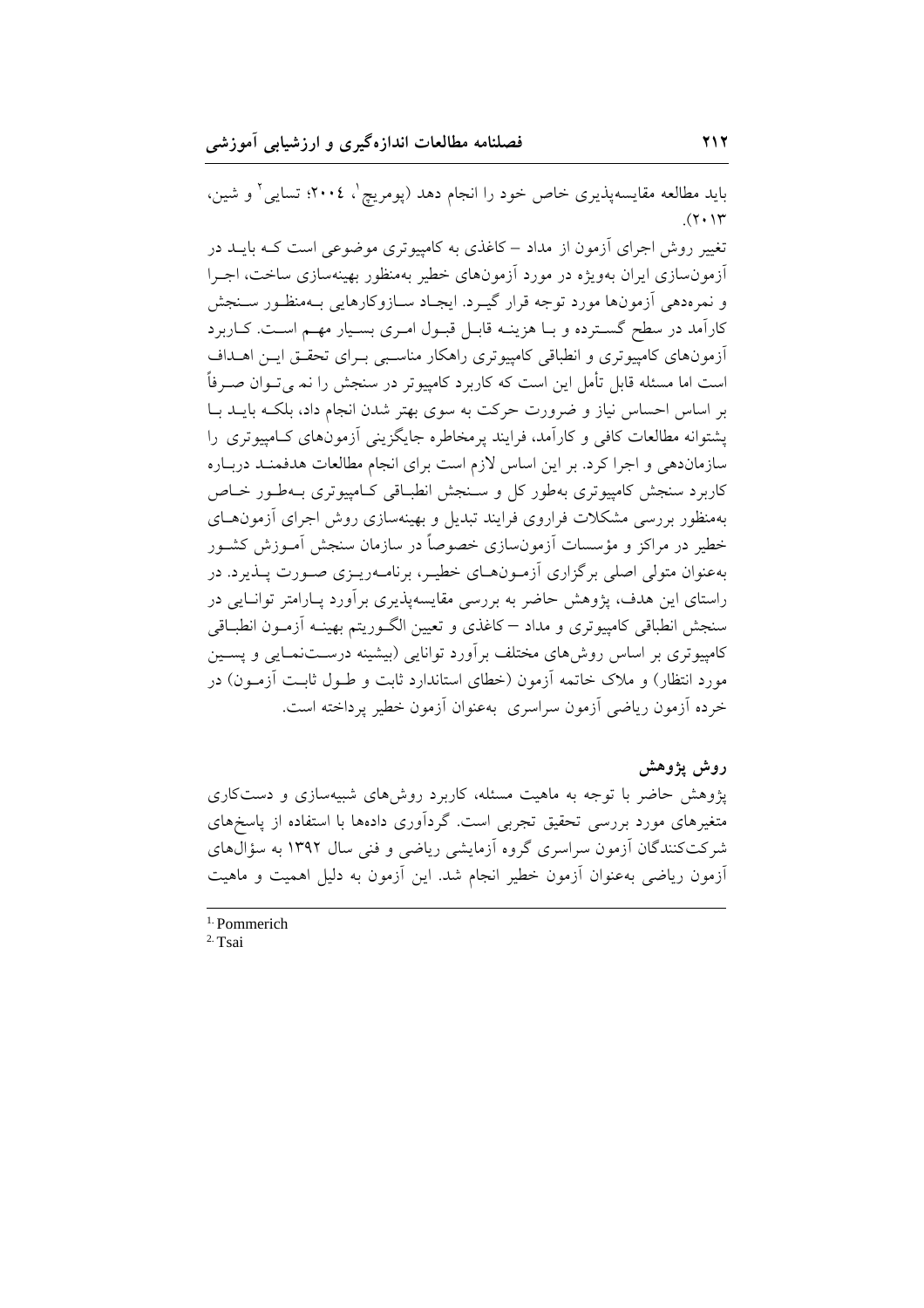صفت مورد اندازهگیری آن انتخاب شده است. با این همه نتایج پژوهش با تحلیل های مشابه قابل تعمیم به سایر خرده آزمونهای آزمون سراسری و همچنین سایر ۔<br>ازمونہای خطیر است<sub>.</sub> پس از حذف الگوہای پاسخ کامل، نمونه تصادفی به حجم ۱۰۰۰ نفر انتخاب شد. مفروضه تکبعدی بودن خرده آزمون ریاضی بر اساس روش تحلیل عاملی غیرخطی ٰ با استفاده از نرمافزار NOHARM4 (مکدونالد و فریزر ْ، ۲۰۰۳) بررسی شد. برازش مدلهای سؤال – پاسخ، ارزیابی و مدرجسازی ۵۵ سؤال ریاضی بر اساس مدل لجستیک سهپارامتری  $\cup$ آز مو ن نرمافزار Bilog-MG3 (زیموسکی و همکاران<sup>؛</sup>، ۲۰۰۳) انجام شد. سپس شبیهسازی دادهها بر اساس پارامترهای برآوردشده سؤالها و توانایی آزمودنیها با استفاده از نرمافزار WinGen (هان°، ۲۰۰۷) صورت گرفت. از آنجایی که پاسخهای واقعی تبلور كامل آزمودنىها از نظر تجارب آموزشى، فرايندهاى شناختى، رفتار أزمون و شرایط روانی و جسمانی زمان آزمون است، کاربرد پارامترهای سؤال های واقعی و توانایی اَزمودنی های واقعی تضمین می کند که دادههای شیبهسازی شده تطابق بیشتری با دادههای واقعی داشته باشند (وانگ، یان و هریس، ۱۹۹۹). بهمنظور کاهش سوگیری بالقوه چندین مجموعه داده شبیهسازی شد. تعداد تکرارهای شبیهسازی بستگی به هدف مطالعه، میزان کاهش مورد نظر در واریانس نمونهگیری

یارامتر و توان<sup>7</sup> مورد نیاز آزمونهای آماری دارد. هارول و همکاران (۱۹۹۲) حداقل ۲۵ تکرار را توصیه کردهاند. در مطالعه حاضر برای کسب اطمینان از حداقل بودن سوگیری نمونه و بهمنظور دستیابی به توان آماری مطلوب ٤٠ تکرار صورت گرفت. یس از شبیهسازی دادهها مجدداً پارامتر توانایی آزمودنیهای هر مجموعه برآورد شد. توزیع نمونهبرداری توانایی برآورد شده آزمودنیها بهگونهای تنظیم شد که دارای مبانگین صفر و انحراف استاندارد یک باشد.

- $<sup>1</sup>$  non-linear factor analysis</sup>
- <sup>2.</sup> McDonald& Fraser

<sup>3</sup> calibration

<sup>4.</sup> Zimowski et al

 $5.$  Han

<sup>6.</sup> Power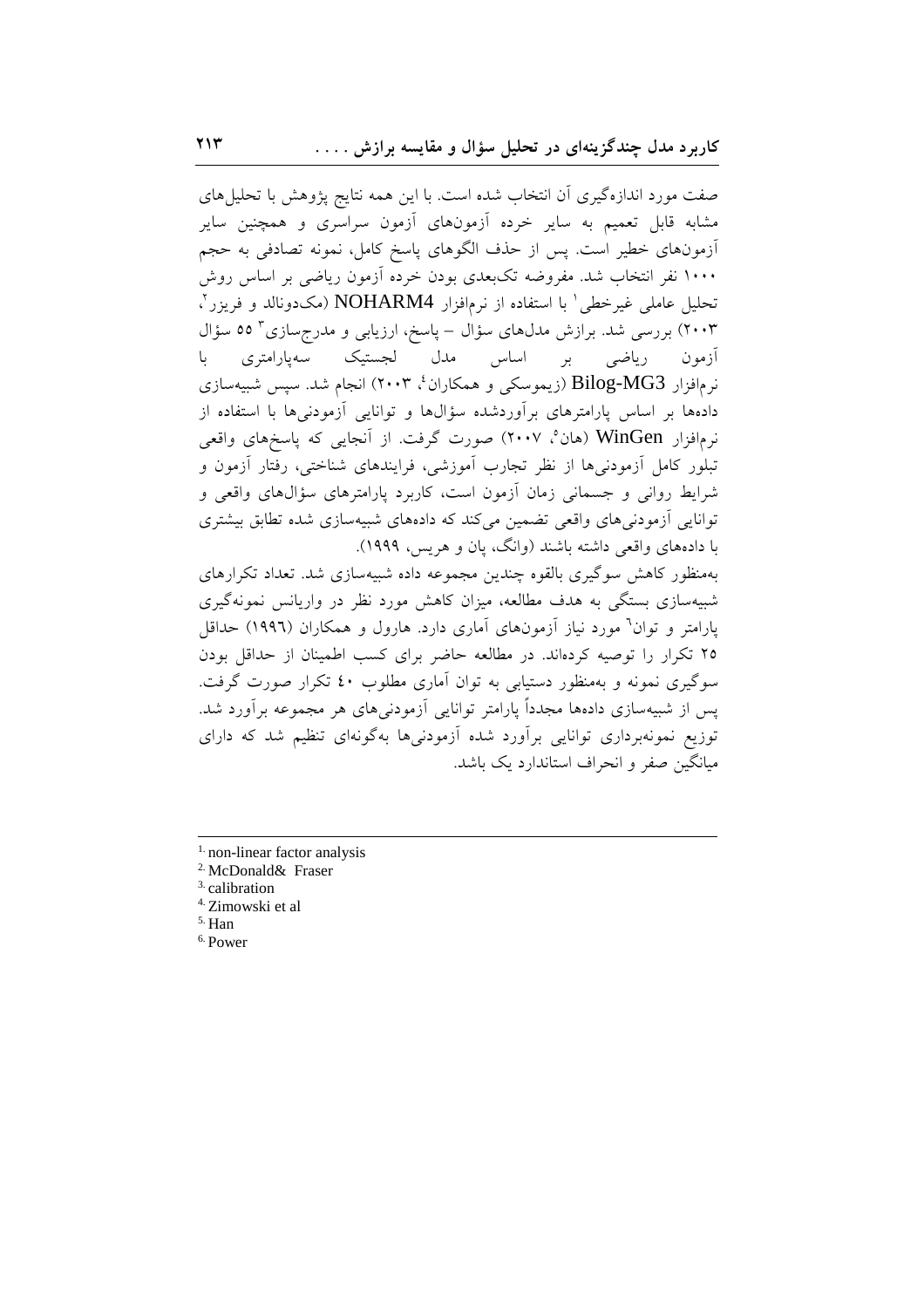شبیهسازی پس تجربی آزمون انطباقی کامپیوتری برای هر یک از ٤٠ مجموعه با نرم نرمافزار Firestar (چویی، پودرابسکی و مکینی'، ۲۰۱۱) انجام شد. فرایند شبیهسازی پس تجربی آزمون انطباقی برای هر آزمودنی بهصورت جداگانه صورت میگیرد، به این ترتیب که نرمافزار بر اساس قاعده شروع و ملاک گزینش تعیین شده، سؤالی را از بانک سؤال انتخاب و به آزمودنی ارائه میکند. سپس نرمافزار پاسخ آزمودنی را که بر اساس آزمون مداد– کاغذی شبیهسازی شده، بررسی و توانایی آزمودنی را برآورد میکند. در ادامه با توجه به پاسخ آزمودنی و ملاک گزینش، سؤال بعدی از بانک انتخاب میشود، پاسخ جدید دوباره بررسی و برآورد توانایی آزمودنی اصلاح میشود. این فرایند تا زمان تحقق ملاکهای خاتمه آزمون ادامه میباید. در این مرحله آزمون خاتمه می پابد و برآورد نهایی توانایی آزمودنی ارائه می شود.

در مطالعه حاضر دو استراتژی روش های برآورد توانایی بیشینه درستنمـایی و پسـین مورد انتظار و هم چنین قاعده خاتمه خطای استاندارد ثابت و طول ثابت بررسی شـد. بر اساس ملاک خطای استاندارد ثابت، آزمون زمـانی خاتمـه مـی پابـد کـه خطـای استاندارد برآورد توانایی کمتر از مقدار تعیین شده باشد. در مـلاک خطـای اسـتاندارد ثابت چهار سطح خطای استاندارد ۰/۵، ۰/٤، ۰/۳، و ۰/۲ در نظر گرفته شـد. در مـلاک طول ثابت سه سطح مختلف آزمون ۲۵، ۳۵ و ٤٥ سؤالی بررسی شد. بــه ایــن ترتیــب برای هر مجموعه داده تولید شده ۱۶ شبیهسازی انطباقی کـامپیوتری انجـام شـد (دو روش برآورد توانایی × ۷ ملاک خاتمه آزمون) و با توجه به اینکـه ٤٠ مجموعــه داده تولید شده است در کل ٥٦٠ شبیهسازی انطباقی کـامییوتری انجـام شـد. بـرای تمـام ۔<br>آزمودنی ها نقطه شروع آزمون بے آورد توانـایی صـفر در نظـر گرفتـه شـد و گـزینش سؤالها بر اساس بیشینه آگاهی `` (MI) صورت گرفت. این قاعده مبتنــی بــر انتخــاب سؤالی با بیشترین تابع آگاهی در سطح توانـایی اسـت. روش بیشـینه آگــاهی بــهطـور تکرارشونده سؤال بعدی را بهگونهای انتخاب میکند کـه بیشـینه اَگــاهی را در سـطح توانایی برآورد شده داشته باشد. در جریان آزمون انطباقی کامپیوتری هر سؤال انتخاب شده بیشترین افـزایش در آگــاهی و بیشــترین کــاهش در خطــای اســتاندارد را فــراهم می کند. این قاعده کارآمدی آزمـون انطبـاقی کـامپیوتری را بـا کـاهش سـریع خطـای

<sup>&</sup>lt;sup>1.</sup> Choi, Podrabsky & McKinney

<sup>&</sup>lt;sup>2.</sup> Maximum Information (MI)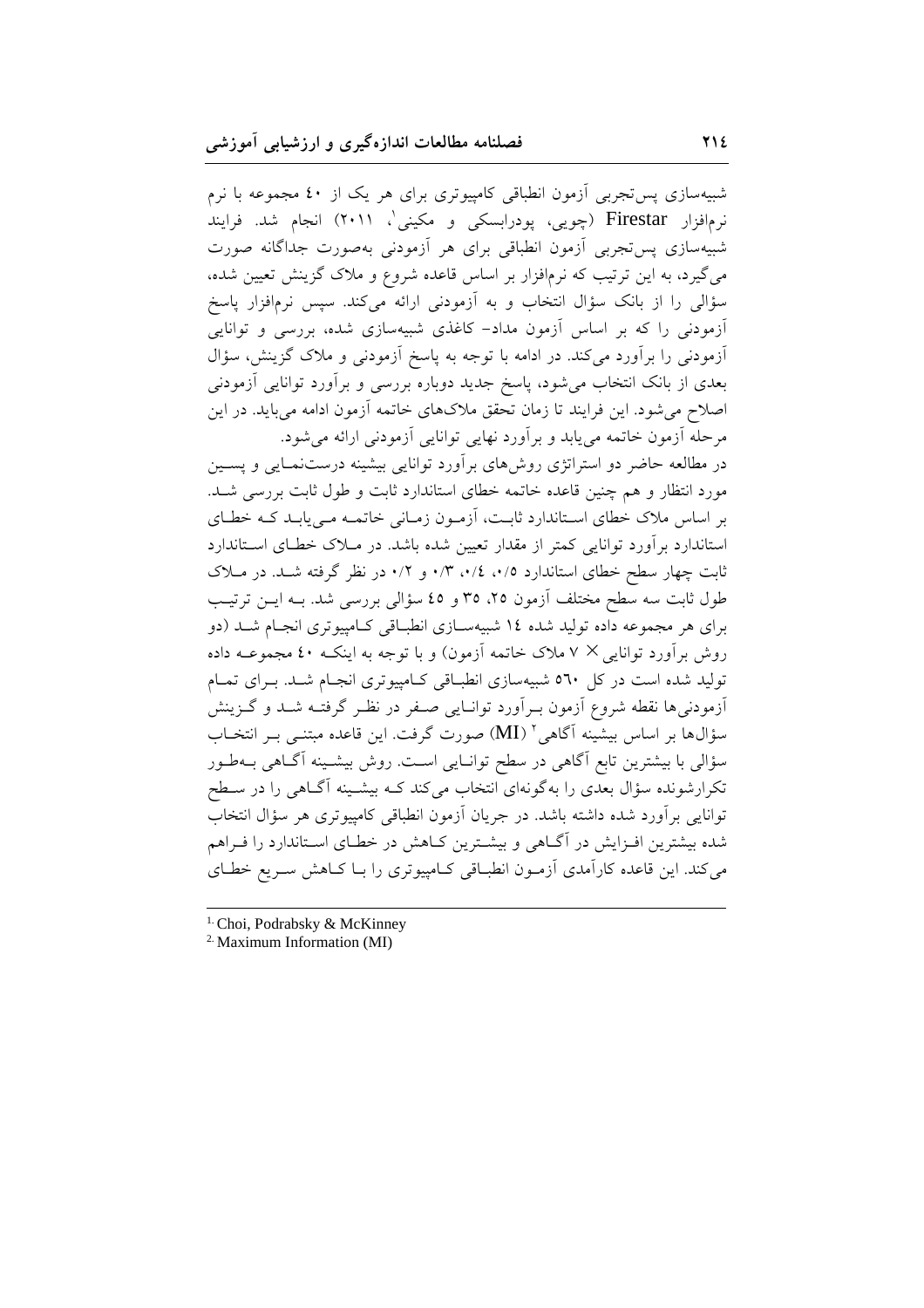استاندارد برآورد توانایی بیشینه میسازد. با توجه به اینکه اگر تعداد سؤال های اجرا شـده در آزمـون کمتـر از ۱۰ سـؤال باشـد روايـي آزمـون بــه مخـاطره مــیافتــد در شبیهسازیهای حاضر حداقل طـول آزمـون ۱۰ سـؤال در نظـر گرفتـه شـد (آیهـان'، ۲۰۱۵). در روش بیشینه درستنمایی برای به دست آوردن الگوی پاسخ مرکب (یک پاسخ درست/ یک پاسخ نادرست) اولین سؤال از میان پنج سؤال با دشـواری متوسـط انتخاب شد، بر اساس پاسخ آزمودنی، سؤال بعدی از میان پنج سؤال از دشوارترین یــا سادهترین سؤالهای بانک انتخاب شد. در صـورت ارائـه نشـدن الگـوی مـورد نظـر، برآورد توانیایی آزمودنی بی نهایت در نظر گرفتـه شـده اسـت. در مطالعـه حاضـر محدودیت محتوایی اعمال نشده است چون این پژوهش اولین مطالعـه در نـوع خـود است، بنابراین باید پیش از اعمال محدودیت محتوایی، اطلاعات آماری پایه بـه دسـت آىد.

مقایسه پذیری برآورد پارامتر توانایی خرده آزمون ریاضی بر اساس ملاک روان سنجی در سطح آزمون انجام شد. ملاک ویز و گیبونز ۲ (۲۰۰۷) برای مقایسه عملکرد آزمون انطباقی کامپیوتری با آزمون مرسوم مداد-کاغذی مورد استفاده قرار گرفت که عبارتند  $\cdot$ ;

۱– همبستگی برآورد توانایی اجرای انطباقی کامپیوتری و مداد–کاغذی ۲– میانگین تعداد سؤال&ای اجرای انطباقی کامپیوتری برای بازیابی برآورد توانایی با خطاى استاندارد تعيين شده ۳– سوگیری۳ (میانگین تفاوت برآوردهای توانایی اجرای انطباقی کامپیوتری و مداد– كاغذى)

٤– دقت ٔ (میانگین قدر مطلق تفاوت بر اَوردهای توانایی اجرای انطباقی کامپیوتری و مداد- كاغذى) 0– ریشه میانگین مجذور تفاوت` (RMSD) برآوردهای توانایی اجرای انطباقی کامپیوتری و مداد– کاغذی

- $<sup>1</sup>$ . Ayhan</sup>
- $2$  Gibbons
- $3. \text{bias}$
- <sup>4.</sup> accuracy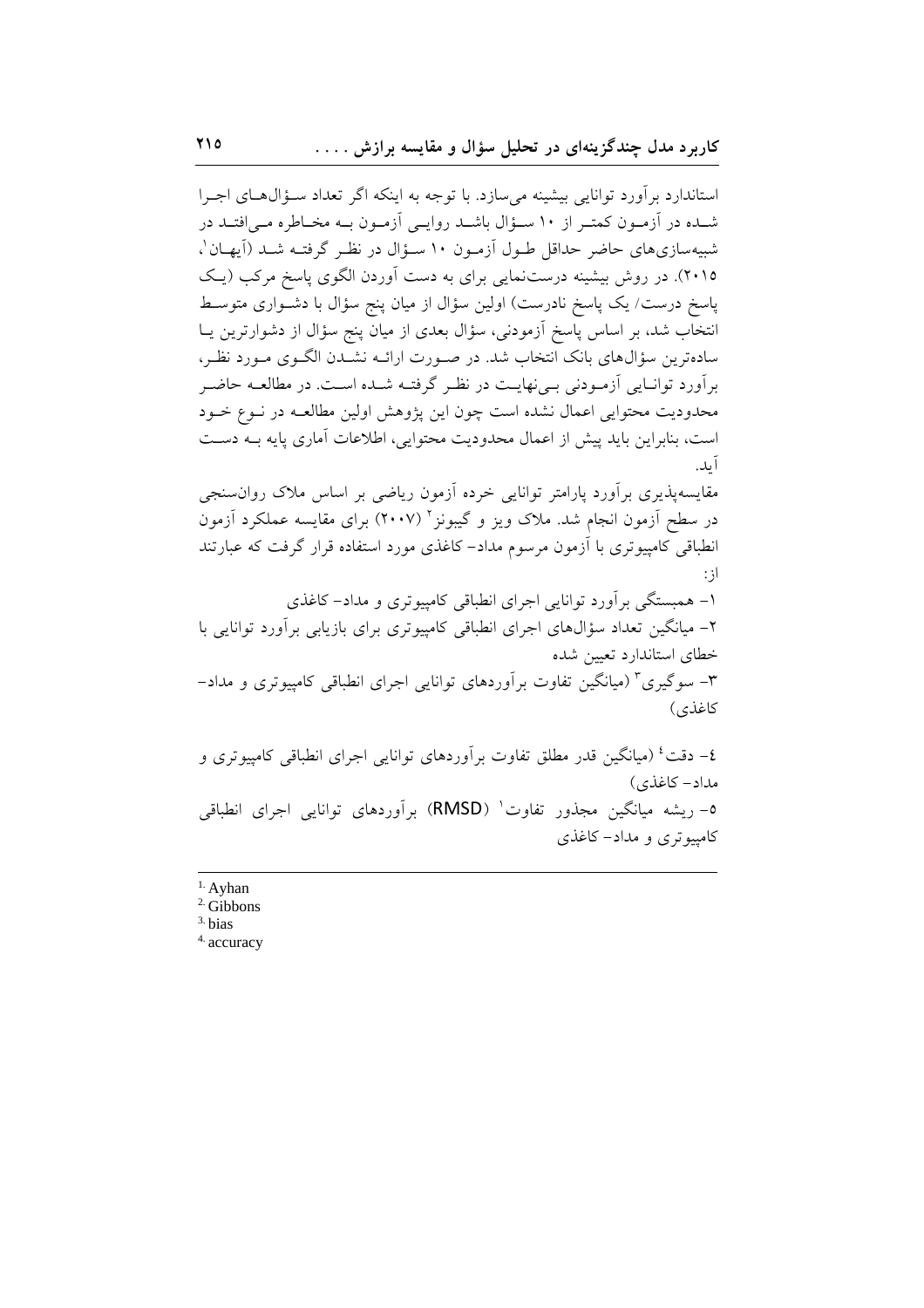يافتههاى يژوهش

دوبعدى

نتايج تحليل ابعاد أزمون رياضي بر اساس روش تحليل عاملي غيرخطي با استفاده از نرمافزار NOHARM4 (مکدونالد و فریزر، ۲۰۰۳) در جدول (۱) ارائه شده است. برنامه NOHARM4 ريشه ميانگين مجذورات يسbاندهها `` (RMSR) و شاخص خوبی برازندگی تاناکا" (۱۹۹۳) را بهعنوان شاخص های برازش محاسبه می کند. مقادیر کوچک ریشه میانگین مجذورات پس ماندهها بیانگر برازش مدل با دادهها است. در خصوص شاخص تاناکا نیز مکدونالد (۱۹۹۷) عنوان میکند که مقدار ۰/۹۰ بیانگر برازش قابل قبول و ۰/۹٥ بیانگر برازش خوب مدل با دادهها است. در صورتی که این شاخص برابر یک باشد نشاندهنده برازش کامل است (مینایی و فلسفی نژاد، ۱۳۸۹).

در مطالعه حاضر بهمنظور بررسی دقیق، تحلیل بر اساس راه حل تکبعدی و دوبعدی انجام شد. همانگونه که در جدول (۱) مشاهده میشود در راه حل تکبعدی مقدار ریشه میانگین مجذورات پس۵لندهها برابر ۰/۰۰۵ و شاخص تاناکا برابر ۰/۹۷ است که بیانگر تکبعدی بودن آزمون است. مقدار ریشه میانگین مجذورات پس ماندهها راه حل دوبعدی ۰/۰۰٤ است که در مقایسه با ریشه میانگین مجذورات پس ماندهها راه حل تکبعدی کاهش ناچیزی را نشان میدهد. شاخص تاناکا تحلیل دوبعدی نیز در مقایسه با تحلیل تکبعدی افزایش بسیار کمی را نشان میدهد. بر این اساس میتوان نتیجه گرفت که یک خصیصه مکنون بهوسیله سؤالهای آزمون ریاضی اندازهگیری شده است و تحلیل آزمون بر اساس مدلهای تکبعدی نظریه سؤال- پاسخ امکانپذیر است.

جدول (١) تحلیل عاملی غیرخطی آزمون ریاضی ريشه ميانگين مجذور باقيماندهها شاخص برازش تاناكا تعداد ابعاد  $\cdot$ /9 $\vee$  $\cdot/\cdot\cdot$ 0 تكبعدي

 $\cdot/\cdot\cdot$  {

<sup>1.</sup> Root mean squared difference (RMSD)

 $\cdot$  /9 $\wedge$ 

<sup>2.</sup> Root Mean Square Residuals (RMSR)

<sup>3.</sup> Tanaka Goodness of Fit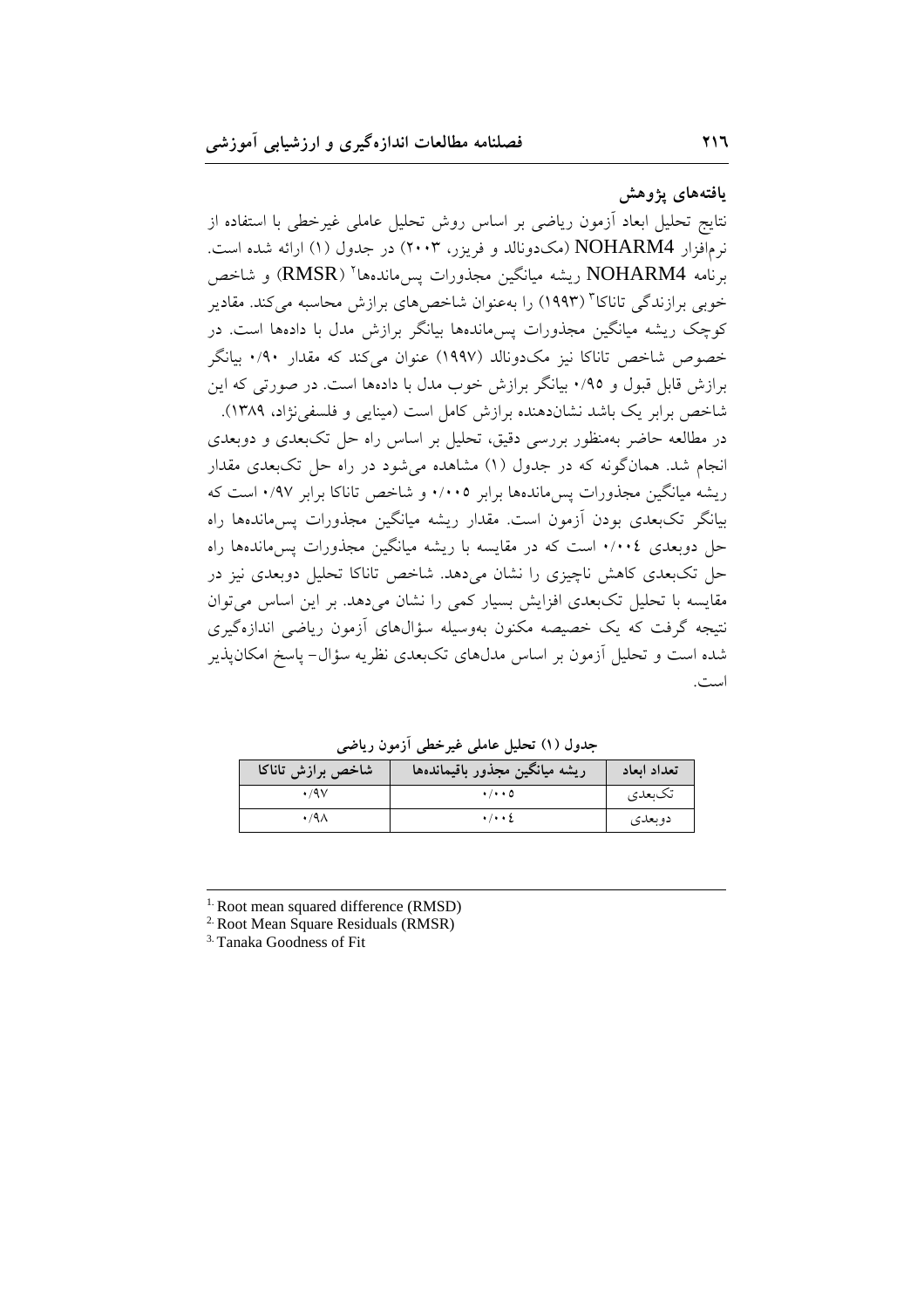برازش مدلهای لجستیک یک، دو و سه پارامتری سؤال – پاسخ بر اساس شاخص لگاريتم درستنمايي لبررسي شد. تفاوت لگاريتم درستنمايي (2Log Likelihood -) مدل یک و دو پارامتری برابر ۷۸۳/۳۷۵۲ بود که با درجه آزادی df=0٤ در سطح ۰/۰۱ معنادار بود. تفاوت لگاریتم درستنمایی (2Log Likelihood -) مدل دو و سه یارامتری نیز برابر ۹۷۳٬٦٤۰۱ که با درجه آزادی df=00 در سطح ۰/۰۱ معنیدار بود. بنابراین نتیجه گرفته شد که مدل سهپارامتری برازش بهتری با مجموعه دادهها دارد و مدرجسازی سؤالهای آزمون ریاضی گروه آزمایشی ریاضی و فنی سال ۱۳۹۲ بر اساس مدَّل لجستیک سەپارامتری انجام شد. در جریان مدرجسازی سؤال شماره ۲۹ به دلیل داشتن ضریب همبستگی دورشتهای<sup>۲</sup> منفی از فرایند تحلیل حذف شد. (c) (d) (d) (a) (a) تشخیص (a) (d) دشواری  $^{3}$  (b) (d) و حدس (c) (d) (d) (d) (d) (d) (d) (d) (d) (d)  $^{4}$  (d)  $^{4}$ سؤالها در جدول (٢) ارائه شده است.

| ີ           |                     |                          |                         |            |
|-------------|---------------------|--------------------------|-------------------------|------------|
| حداكثر      | حداقل               | انحراف استاندارد         | ميانگين                 | يارامتر    |
| $Y/\Lambda$ | $\cdot$ /09         | $\cdot$ /٤٧٤             | $1/\lambda$ ۳ $\Lambda$ | تشخيص(a)   |
| ٤>          | $\cdot/\vee$        | ۱۱۲۱                     | Y/Y                     | دشواری (b) |
| $\cdot$ /17 | $\cdot$ / $\cdot$ \ | $\cdot$ / $\cdot$ $\tau$ | $\cdot$ / $\cdot$ 2     | حدس (C)    |

حدول (٢) آمارههای بر آورد پارامترهای سؤالهای آزمون ریاضی

همانگونه که مشاهده می شود سؤالهای خرده آزمون ریاضی بسیار دشوار هستند. بیشتر سؤال،های آزمون پارامتر تشخیص مطلوبی دارند. تابع آگاهی خرده آزمون  $\theta$  -۱/۷۵ ریاضی در شکل (۱) ارائه شده است. بیشینه آگاهی آزمون در سطح توانایی ۱/۷۵= است و برابر با ۳٤/٥٥ است. آزمون ریاضی در دامنه توانایی ١/٦ تا ٢/٢ توانایی أزمودنه ٍها را بهخوبي برأورد مي كند چون ميزان أگاهي أزمون در اين دامنه بالا است. توانایی آزمودنی های گروه نمونه بر اساس ٥٤ سؤال آزمون با استفاده از روش بیشینه

- <sup>1.</sup> log-likelihood
- <sup>2.</sup> biserial Correlation
- <sup>3.</sup> discrimination Parameter
- <sup>4</sup>. difficulty
- $5.$  guessing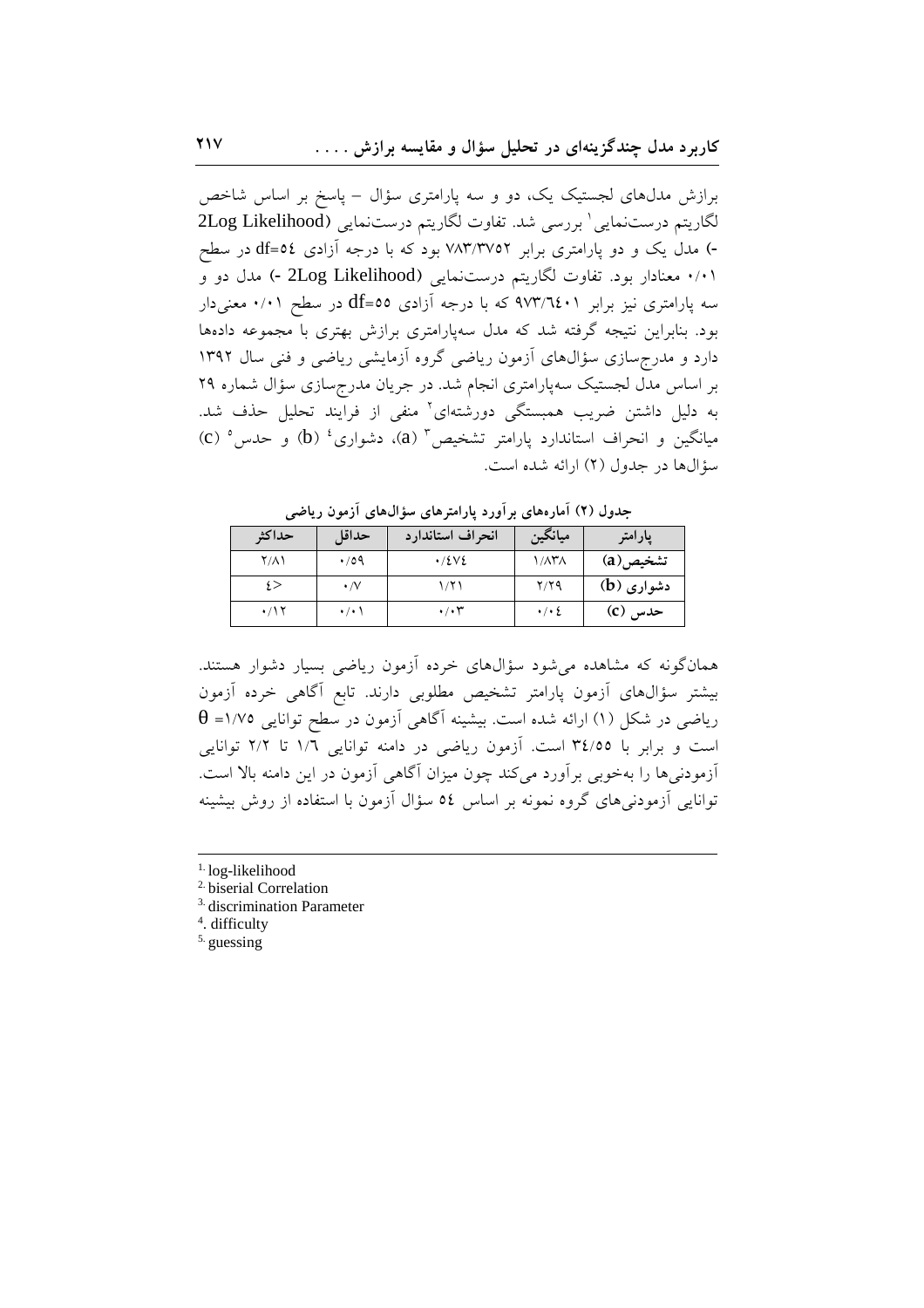درستنمایی و پسین مورد انتظار برآورد شد. میانگین و انحراف استاندارد برآورد پارامتر توانایی آزمودنیها در روش پسین مورد انتظار به ترتیب برابر ۰/۰۱- و ۰/۸۹ در روش بیشینه درستنمایی برابر با ۰/۰۱- و ۱/۱ بود.



شکل (۱) نمودار تابع آگاهی آزمون ریاضی

شبیهسازی ٤٠ مجموعه داده بر اساس پارامترهای برآوردشده سؤالها و توانایی آزمودنی ها با استفاده از نرمافزار WinGen (هان، ۲۰۰۷) انجام شد. در ادامه شبیهسازی یس تجربی آزمون انطباقی کامپیوتری برای هر یک از مجموعه دادهها بر اساس روش برآورد بیشینه درستنمایی و پسین مورد انتظار و ملاک خاتمه خطای استاندارد ثابت و طول ثابت صورت گرفت. مقادیر همبستگی، سوگیری، دقت و ریشه میانگین مجذور تفاوت برأورد توانایی اجرای انطباقی کامپیوتری و مداد–کاغذی خرده أزمون ریاضی محاسبه شد. میانگین همبستگی برآوردهای توانایی اجرای انطباقی کامپیوتری و مداد- کاغذی بر اساس هر یک از روشهای برآورد توانایی و ملاک خاتمه در جدول (۳) ارائه شده است. در انجام محاسبات آزمودنیهایی که توانایی آنها در روش بیشینه درست.مایی به دلیل نداشتن الگوی پاسخ مرکب (پاسخ درست/ پاسخ نادرست) بی نهایت بر آورد شده بود از تحلیل کنار گذاشته شدند.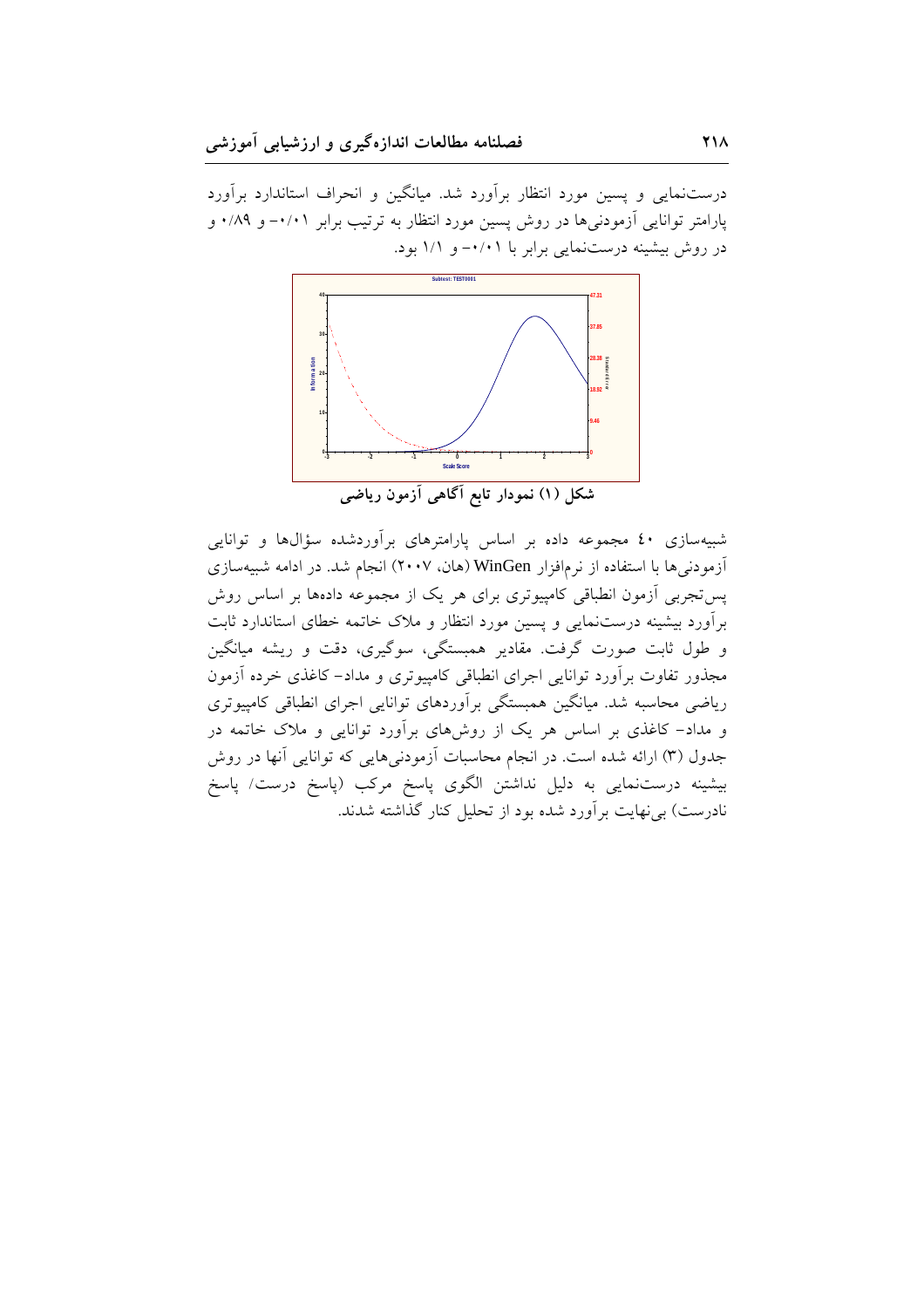|                    | ملاک خاتمه آزمون    |                     |             |                |                        |                     |                     |
|--------------------|---------------------|---------------------|-------------|----------------|------------------------|---------------------|---------------------|
| روش برأورد توانايي |                     | خطای استاندارد ثابت |             | طول ثابت آزمون |                        |                     |                     |
|                    | $\cdot/7$           | $\cdot$ /۳          | $\cdot/2$   | $\cdot/0$      | 20                     | ٣٥                  | ٤٥                  |
| <b>EAP</b>         | $\cdot$ /9 $\wedge$ | $\cdot$ /9 $\vee$   | $\cdot$ /97 | $\cdot$ /97    | $\cdot$ /9 $\wedge$    | $\cdot$ /9 $\wedge$ | $\cdot$ /9 $\wedge$ |
| ML                 | $\cdot$ /9۳         | .47                 | .47         | $\cdot$ /9)    | $\cdot/\lambda\lambda$ | .47                 | .797                |

جدول (۳) میانگین همبستگی برآوردهای توانایی اجرای انطباقی کامپیوتری و مداد- کاغذی أزمون رياضي

همانگونه که مشاهده می شود برآورد توانایی حاصل از اجرای انطباقی کامپیوتری و مداد-کاغذی آزمون ریاضی همبستگی بالایی دارند. مقادیر همبستگیها در تمامی شرایط ۰/۸۸ یا بیشتر و از نظر آماری در سطح ۰/۰۱ معنیدار بودند. در هر دو روش برآورد توانایی بیشینه درستنمایی و پسین مورد انتظار با کاهش مقدار خطای استاندارد (افزایش دقت) همبستگی افزایش یافته است. در ملاک خاتمه طول ثابت آزمون در روش برآورد بیشینه درستنمایی با افزایش طول آزمون از ۲۵ سؤال به ۳۵ سؤال، همبستگی افزایش یافته است اما با افزایش طول آزمون به ٤٥ سؤال، میزان همبستگی تغییر نکرده است. در روش پسین مورد انتظار نیز مقادیر همبستگی در ملاک خاتمه طول ثابت نامتغیر است. با نگاهی به جدول (۳) مشخص می شود که در تمامی موارد همبستگی بین برآورد توانایی مبتنی بر روش پسین مورد انتظار بیشتر از روش بیشینه درستنمایی است.

در جدولهای (٤ و ٥) میانگین مقادیر سوگیری، دقت و ریشه میانگین مجذور تفاوت برآوردهای توانایی اجرای انطباقی کامپیوتری و مداد- کاغذی آزمون ریاضی برای روش های بر اَورد توانایی و ملاکهای خاتمه مختلف ارائه شده است. همانگونه که مشاهده می شود سوگیری منفی در برآورد توانایی در خرده آزمون ریاضی وجود داشته است. مقادیر سوگیری در روش برآورد پسین مورد انتظار کمتر از روش بیشینه درستنمایی است. در روش برآورد پسین مورد انتظار با کاهش خطای استاندارد مقدار سوگیری کاهش یافته است. در ملاک خاتمه طول ثابت آزمون در هر دو روش برآورد توانایی با افزایش طول آزمون سوگیری کاهش یافته است. میانگین قدر مطلق تفاوت برآوردهای توانایی اَزمون انطباقی کامپیوتری و اَزمون مداد– کاغذی در روش برآورد پسین مورد انتظار کمتر از روش بیشینه درستنمایی است که بیانگر بیشتر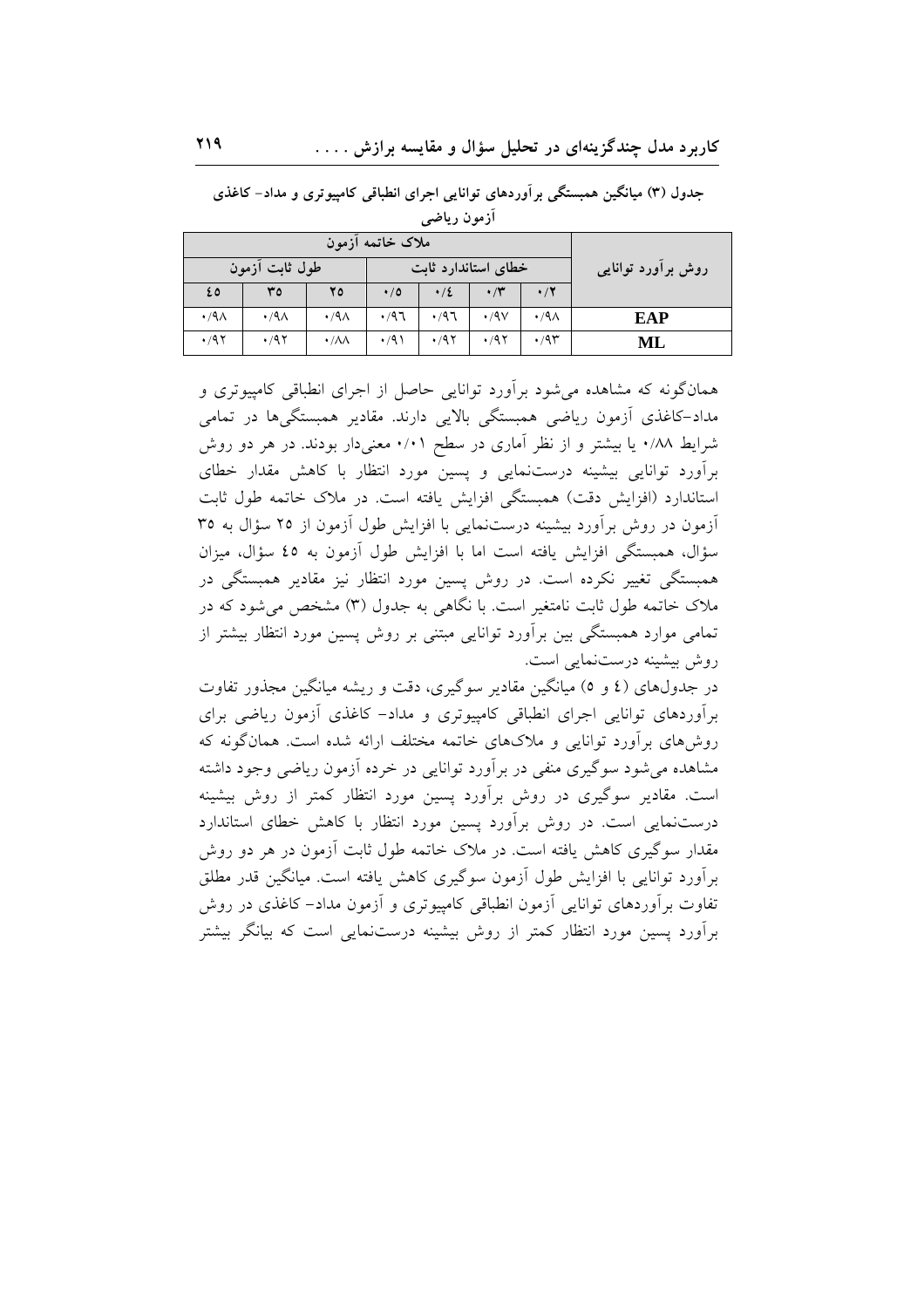بودن دقت روش پسین مورد انتظار در برأورد پارامتر توانایی أزمودنیها نسبت به بیشینه درستنمایی است. در روش برآورد پسین مورد انتظار با کاهش خطای استاندارد، دقت برأورد پارامتر توانایی افزایش یافته است. در حالی که در روش بیشینه درستنمایی الگوی منظمی مشاهده نشده است. در ملاک خاتمه طول ثابت و روش بیشینه درستنمایی با افزایش طول أزمون دقت برأورد پارامتر توانایی افزایش یافته است.

در بررسی مقادیر ریشه میانگین مجذور تفاوت برأوردهای توانایی أزمون انطباقی کامپیوتری و مداد- کاغذی نیز مشخص می شود که این مقادیر در روش پسین مورد انتظار بر اساس هر دو ملاک خاتمه أزمون از روش بیشینه درست $نمایی کمتر بوده$ است که بیانگر مشابهت برآورد توانایی اجرای انطباقی کامپیوتری و مداد – کاغذی أزمون ریاضی در روش برأورد پسین مورد انتظار است. مقادیر ریشه میانگین مجذور تفاوت در رویکرد پسین مورد انتظار در ملاک خاتمه خطای استاندارد ثابت با کاهش خطای استاندارد کاهش یافته است در حالی که در روش بیشینه درست $نمایی الگوی$ نامنظمی دارد. مقادیر ریشه میانگین مجذور تفاوت در ملاک خاتمه طول ثابت در هر دو روش برأورد با افزایش طول أزمون كاهش یافته است.

| روش برآورد توانایی | ملاک خاتمه<br>خطای استاندارد | سوگیری                             | دقت                                  | <b>RMSD</b>         |
|--------------------|------------------------------|------------------------------------|--------------------------------------|---------------------|
|                    | $\cdot/7$                    | $-\cdot$ /12V                      | $\cdot$ / $\uparrow\uparrow\uparrow$ | $\cdot$ /۲ $\vee$ ٦ |
|                    | $\cdot \pi$                  | $-\cdot$ /12 $\Lambda$             | .774                                 | $\cdot$ /۲۸٦        |
| <b>EAP</b>         | $\cdot/2$                    | $-\cdot/101$                       | $\cdot$ /۲٥۱                         | $\cdot \pi \cdot 2$ |
|                    | $\cdot/0$                    | $-\cdot/\sqrt{27}$                 | $\cdot$ / $\uparrow$                 | $\cdot$ /۳۱۳        |
|                    | $\cdot/7$                    | $-\cdot$ /۳۱۹                      | $\cdot$ / $\sim$ 02                  | $\cdot$ /00V        |
|                    | $\cdot \pi$                  | $-\cdot$ / $\cdot$ $\cdot$ $\cdot$ | $\cdot/2$ .                          | .07                 |
| ML                 | $\cdot/2$                    | $-17\lambda$                       | $\cdot$ /۳۸٦                         | .7029               |
|                    | $\cdot/0$                    | $ \cdot$ / $7\sqrt{V}$             | $\cdot$ /۳۸٥                         | $\cdot$ /071        |

جدول (٤) مقادیر سوگیری، دقت و ریشه میانگین مجذور تفاوت براوردهای توانایی ازمون ریاض*ی*– ملاک خاتمه خطای استاندارد ثابت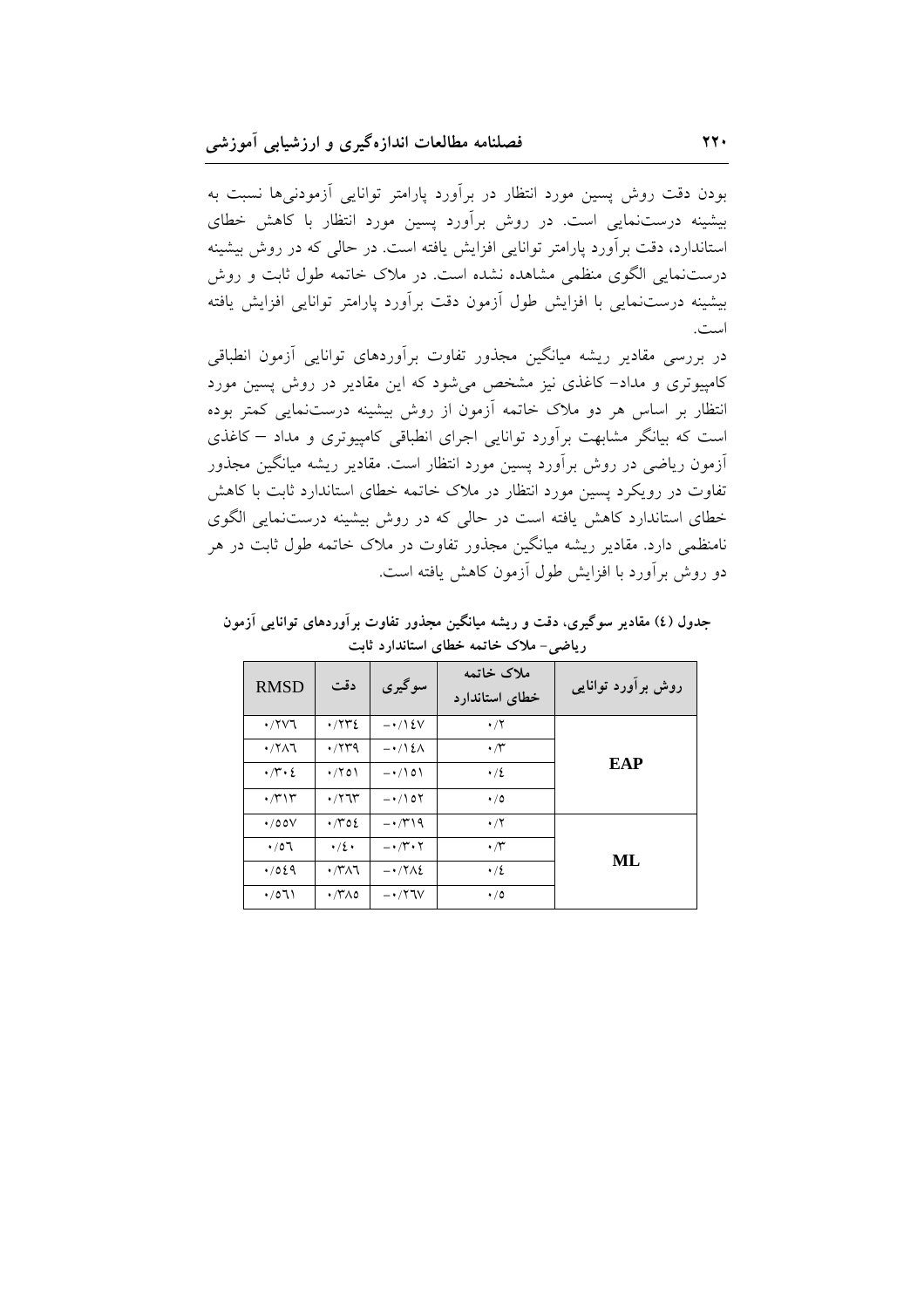| <b>RMSD</b>                   | دقت               | سوگیری                                     | ملاک خاتمه<br>طول آزمون | روش برآورد توانایی |
|-------------------------------|-------------------|--------------------------------------------|-------------------------|--------------------|
| $\cdot$ /۲۷۲                  | .779              | $-\cdot/17$                                | ۲٥                      |                    |
| $\cdot$ /۲٥ $\wedge$          | $\cdot$ /۲۲۳      | $-\cdot/1$ or                              | ٣٥                      | EAP                |
| $\cdot$ / $\gamma$ { $\vee$   | $\cdot$ /۲۲٥      | $-\cdot/101$                               | ه ٤                     |                    |
| $\cdot$ / $V\Upsilon\Upsilon$ | .7270             | $- \cdot \pi r$                            | ۲٥                      |                    |
| $\cdot$ /7 $\cdot$ 7          | $\cdot$ /2 $\tau$ | $-\cdot$ / $\uparrow$ \ $\wedge$           | ۳٥                      | ML                 |
| $\cdot$ /0 $\vee$             | $\cdot/2 \cdot 7$ | $-\cdot$ / $\mathcal{V} \cdot \mathcal{V}$ | ٤٥                      |                    |

جدول (٥) مقادیر سوگیری، دقت و ریشه میانگین مجذور تفاوت برآوردهای توانایی آزمون ریاضی – ملاک خاتمه طول ثابت

با توجه به مقادیر همبستگی می توان نتیجه گرفت که برآورد توانایی اجرای انطباقی کامپیوتری آزمون ریاضی در راستای برآورد توانایی آزمون کامل بوده است. مقادیر سوگیری، دقت و ریشه میانگین مجذور تفاوت برآوردهای توانایی آزمون انطباقی کامپیوتری و مداد– کاغذی نیز بیانگر اَن است که براَوردهای توانایی اجرای انطباقی کامپیوتری آزمون در روش پسین مورد انتظار برای هر دو ملاک خاتمه خطای استاندارد ثابت و طول ثابت قادر به بازیابی دقیق توانایی مداد - کاغذی بوده است در حالی که برآوردهای توانایی اجرای انطباقی کامپیوتری آزمون در روش بیشینه درستنمایی قادر به بازیابی برآورد توانایی آزمون کامل نبوده است. بهمنظور اظهار نظر قطعی در این خصوص یافتههای مربوط به قاعده خاتمه آزمون در ارتباط با روش۵مای برآورد توانایی بررسی شد. در ملاک خاتمه خطای استاندارد، کاهش تعداد سؤالها و در ملاک طول ثابت اَزمون مقادیر خطای استاندارد مورد مقایسه قرار گرفت. در جدول (٦) میانگین تعداد سؤالهای اجرا شده در شبیهسازیهای یستجربی برای هریک از روشهای برآورد توانایی در سطوح مختلف خطای استاندار د ارائه شده است.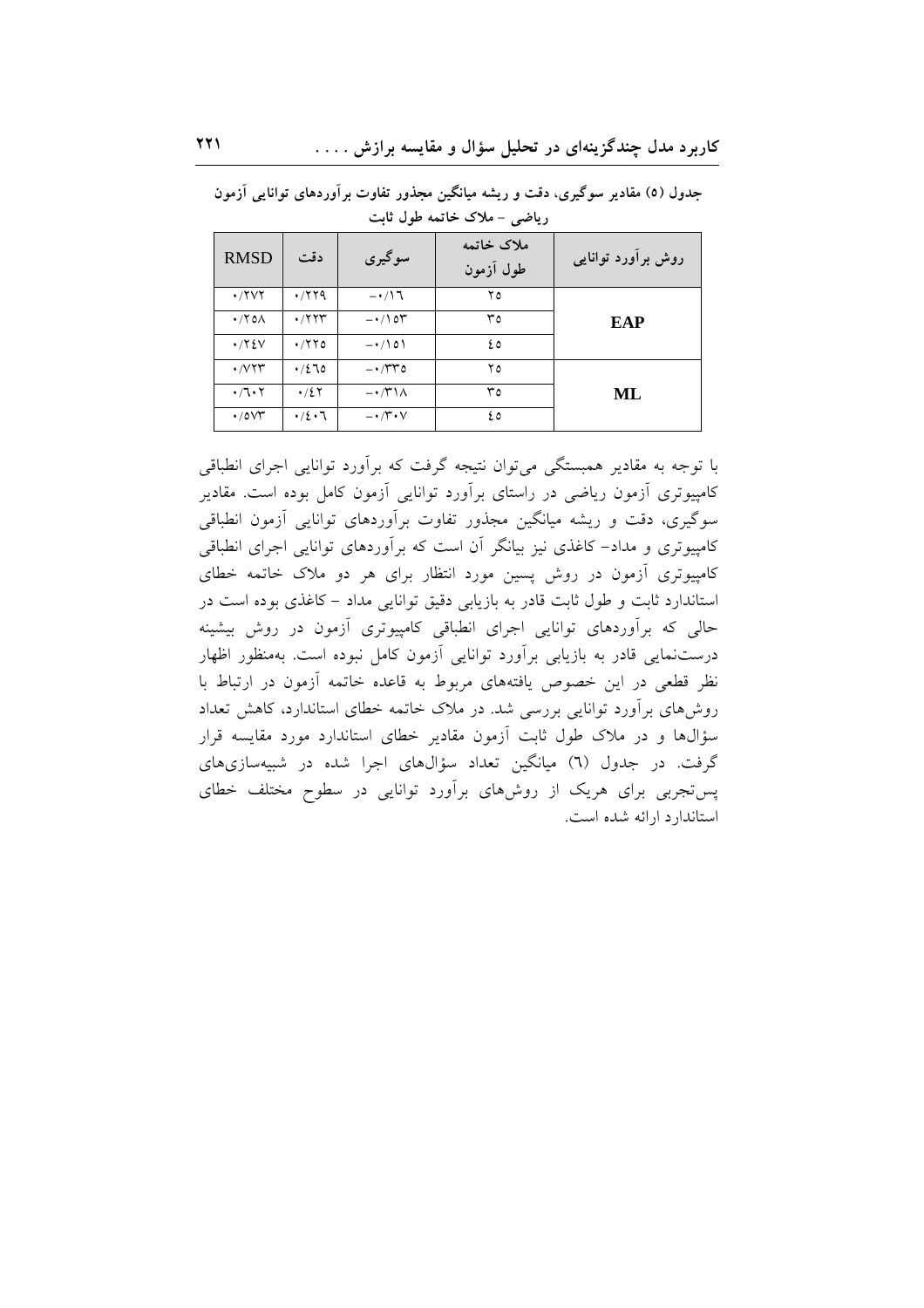| تعداد سؤالها |                     |                  | روش برآورد توانایی |
|--------------|---------------------|------------------|--------------------|
| درصد کاهش    | ميانگين             | خطای استاندارد   |                    |
| $\gamma$     | 0.7V                | $\cdot/7$        |                    |
| 711          | 27/20               | $\cdot$ /۳       | EAP                |
| 779          | $Y/\sqrt{9}$        | $\cdot/2$        |                    |
| $/$ ۳٤       | $Y0/\xi$            | $\cdot/0$        |                    |
| $\sqrt{V}$   | 0.121               | $\cdot/7$        |                    |
| 7.70         | 2.12                | $\cdot$ / $\tau$ | ML                 |
| $7.5\%$      | $\mathcal{Y}$ $($ . | $\cdot/2$        |                    |
| 7.20         | Y9/91               | $\cdot/0$        |                    |

جدول (٦) میانگین تعداد سؤالهای اجرا شده در شبیهسازی پس تجربی

همانگونه که مشاهده می شود شبیهسازی پستجربی روش پسین مورد انتظار در مقایسه با روش بیشینه درستنمایی مستلزم اجرای تعداد سؤال بیشتری بوده است. تعداد سؤالهای مورد نیاز برای مقادیر خطای استاندارد پایین بیشتر از خطای استاندارد بالا است. دستیابی به ملاک خطای استاندارد ۰/۲ در روش بیشینه درستنمایی مستلزم اجرای بهطور متوسط ٥٠ سؤال و در روش پسین مورد انتظار ٥١ سؤال است. اجرای انطباقی کامپیوتری خرده آزمون ریاضی هنگامی که ملاک خاتمه خطای استاندارد ۰/۲ در نظر گرفته شده است، صرفاً کاهش ۷ درصدی در روش بیشینه درستنمایی و ٦ درصدی در روش پسین مورد انتظار را در تعداد سؤالهای اجرا شده در مقایسه با آزمون مداد-کاغذی به دنبال داشته است که با توجه به هزینهها و زیرساختهای لازم اجرای انطباقی کامپیوتری آزمونها این میزان کاهش مطلوب نیست. ملاک خطای استاندارد ۰/۳ منجر به کاهش ۲۵ درصدی تعداد سؤالهای اجرا شده در روش بیشینه درستنمایی و ۲۱ درصدی در روش پسین مورد انتظار شده است. ملاک خطای استاندارد ۰/٤ و ۰/۵ نیز در روش بیشینه درستنمایی طول اّزمون را به ترتیب ۳۷ و ٤٥ درصد و در روش پسین مورد انتظار طول اّزمون را ۲۹ و ۳٤ درصد كاهش داده است. يا توجه به مقادير كاهش در تعداد سؤالهاى اجرا شده، پایایی و همبستگی برآورد پارامتر توانایی اجرای انطباقی کامپیوتری و مداد– کاغذی ملاک خاتمه ۰/۳ و ۰/۶ مناسب به نظر میرسند. با لحاظ کردن مقادیر سوگیری و دقت برأورد پارامتر توانایی مشخص می شود که ملاک خطای استاندارد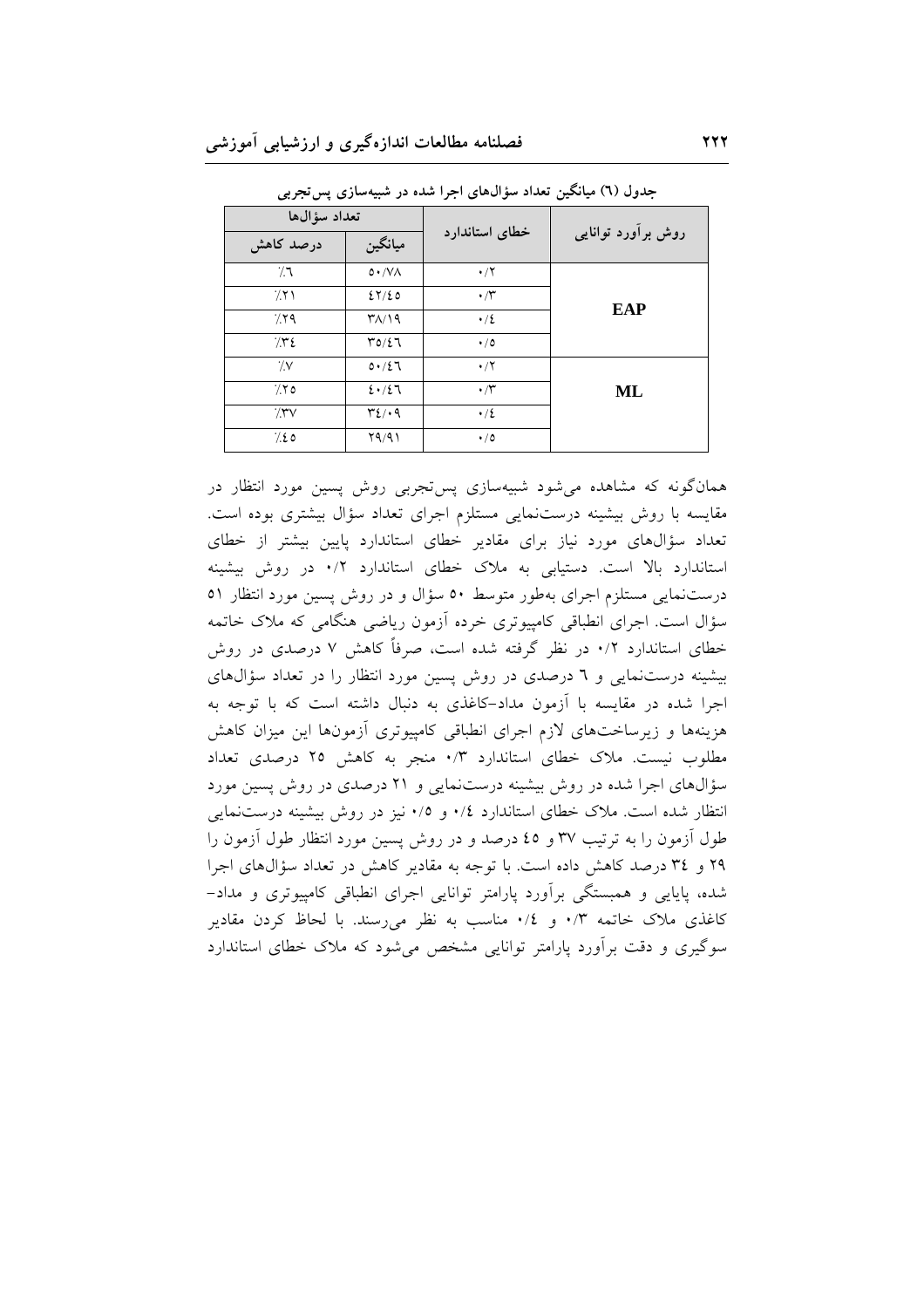۰/۳ ملاک بهینه برای دستیابی به اهداف پایایی مناسب، طول منطقی آزمون و بازیابی برآورد توانایی در اجرای انطباقی کامپیوتری خرده آزمون ریاضی است. از آنجایی که در آزمونهای ورودی دانشگاهها هدف انتخاب توانمندترین افراد است، سؤالهای أزمون بهگونهای طراحی میشوند که سطوح بالا پیوستار توانایی را به دقت اندازهگیری کنند. کاربرد سؤالهای آزمون ریاضی بهعنوان بانک سؤال شبیهسازی انطباقی کامپیوتری در مطالعه حاضر به دلیل محدود و دشوار بودن سؤال&ا صرفاً منجر به سنجش دقیق سطوح بالا توانایی شده است. بر این اساس ملاکهای خاتمه خطای استاندارد ثابت برای أزمودنیها با سطوح توانایی پایین حتی با وجود اجرای تمامی سؤالهای بانک محقق نشده است. در اجرای واقعی آزمونهای انطباقی کامپیوتری بانکهای سؤال بزرگ استفاده میشود و به این ترتیب برای تمامی سطوح توانایی سؤال مناسب در بانک موجود است. در شکل (۲) تعداد سؤالهای اجرا شده در سطوح مختلف توانایی برای ملاک خاتمه خطای استاندارد ثابت ۰/۳، ۰/۳، غ/۰ و ۰/۵ در روش پسین مورد انتظار ارائه شده است. این نمودارها مربوط به یکی از شبیهسازیهای انجام شده است. همانگونه که مشاهده میشود در تمام موارد در سطوح پایین پیوستار توانایی تمامی سؤال های بانک (٥٤ سؤال) برای آزمودنی ها اجرا شده است. درنتیجه در شبیهسازی پستجربی خرده آزمون ریاضی کاهش تعداد سؤالها و ارائه سؤال متناسب با سطح توانایی که از اهداف اجرای انطباقی کامپیوتری آزمونها محسوب مى شوند، صرفاً در مورد آزمودنىهاى با سطوح توانايى متوسط و بالا محقق شده است.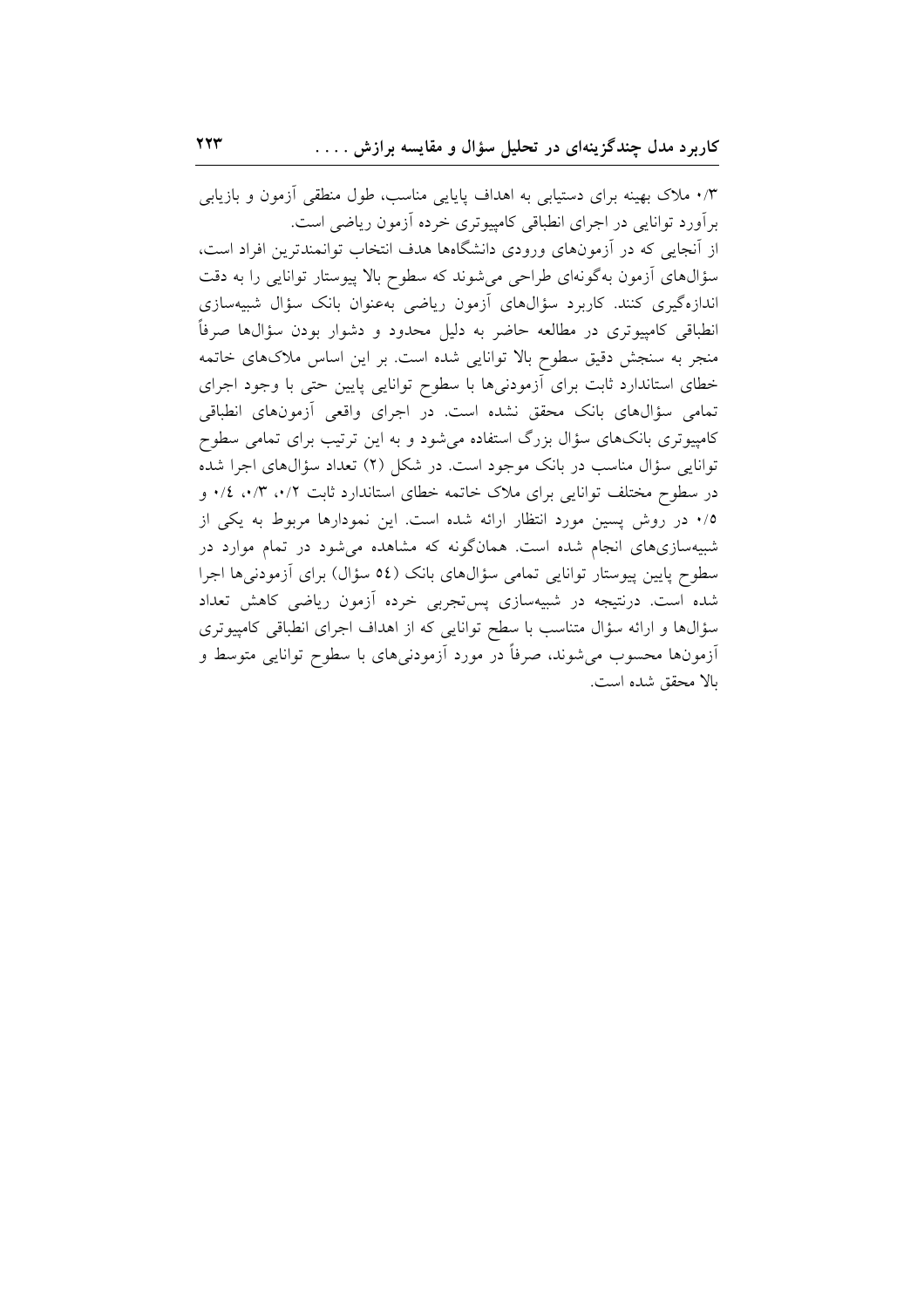

شکل (۲) تعداد سؤالهای اجرا شده در روش برآورد پسین مورد انتظار: الف) ملاک خاتمه خطای استاندارد ثابت ۰/۲ ب) ملاک خاتمه خطای استاندارد ثابت ۰/۳ ج) ملاک خاتمه خطای استاندارد ثابت ٠/٤ د) ملاک خاتمه خطای استاندارد ثابت ٠/٥

پس از بررسی میزان کاهش تعداد سؤالها در ملاک خاتمه خطای استاندارد ثابت، به شیوه مشابه میزان خطای استاندارد برآورد توانایی در ملاک طول ثابت آزمون، بررسی شد. میانه مقادیر خطای استاندارد برآورد توانایی (به دلیل چولگی توزیع خطای استاندارد برآورد توانایی مقادیر میانه مورد بررسی قرار گرفت) در جدول (۷) ارائه شده است. در هر دو روش برآورد توانایی با افزایش طول آزمون مقدار خطای استاندارد کاهش و دقت برآورد افزایش یافته است. مقدار خطای استاندارد برآورد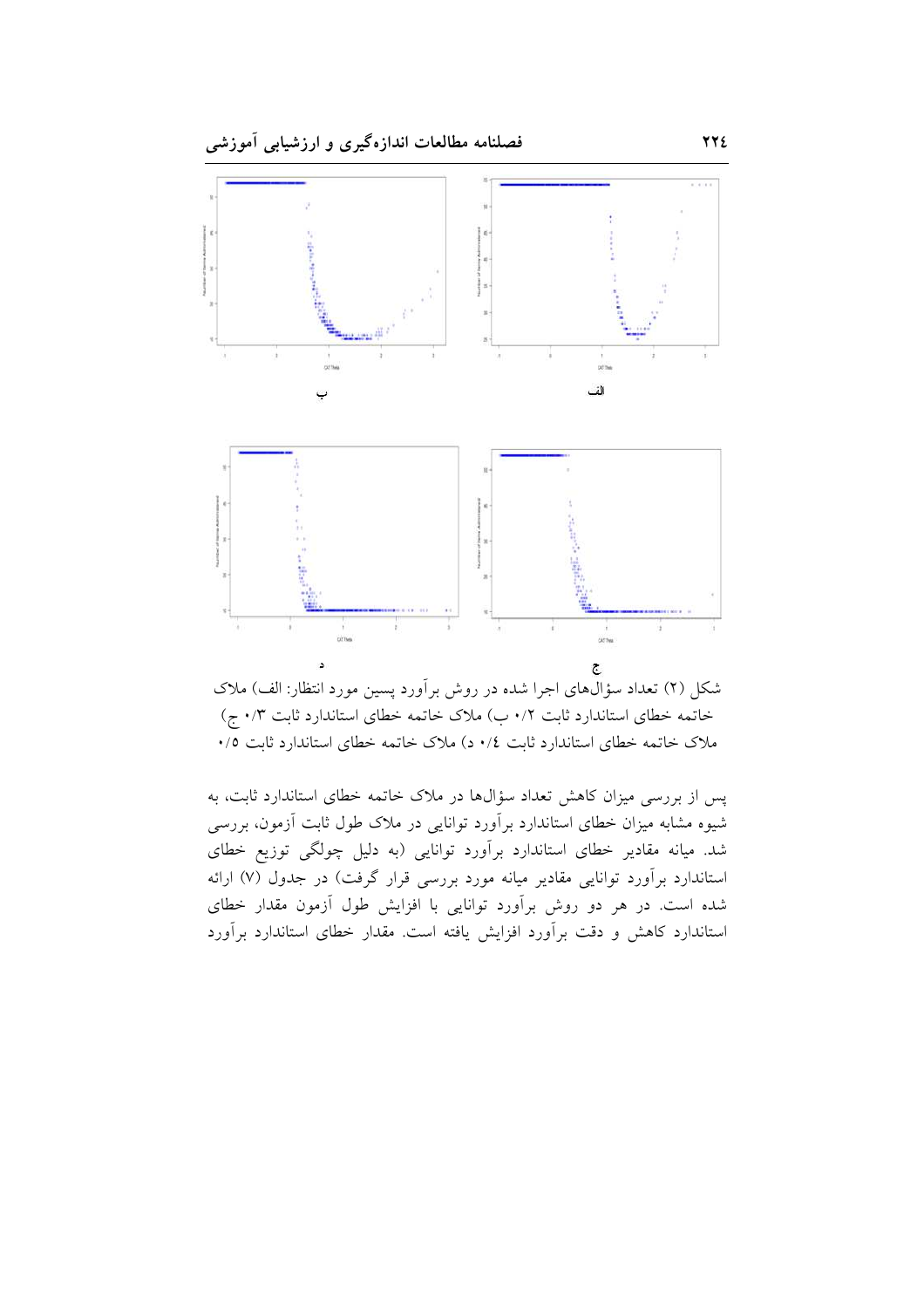روش یسین مورد انتظار نسبت به روش بیشینه درستنمایی بیشتر است. در روش برآورد بیشینه درستنمایی در آزمون ۳۵ و ٤٥ سؤالی میزان خطای استاندارد به سطح ٠/٤ میرسد، در حالی که در روش پسین مورد انتظار حتی در آزمون ٤٥ سؤالی نیز میانه مقادیر خطای استاندارد برآورد زیاد است. این نتایج به دلیل محدود بودن تعداد سؤالهای بانک از یک سو و دشوار بودن سؤالها از سوی دیگر است که امکان ارائه سؤال متناسب در سطوح پایین پیوستار توانایی را محقق نمی سازد. درنتیجه آزمون انطباقی کامپیوتری برآورد دقیقی از توانایی آزمودنیهای سطوح پایین توانایی ارائه نمیکند. بنابراین بهمنظور کسب نتایج دقیق، تحلیل مقادیر خطای استاندارد برآورد توانایی مجدداً با حذف آزمودنیهای سطوح پایین توانایی انجام شد (جدول ۸). بر این اساس اَزمودنی ها با توانایی کمتر از صفر از تحلیل کنار گذاشته شدند.

جدول (۷) میانه خطای استاندارد بر آورد توانایی

| روش برآورد توانایی | طول ثابت آزمون       |                     |           |  |  |
|--------------------|----------------------|---------------------|-----------|--|--|
|                    | ۲٥                   | ٣٥                  | ٥ ٤       |  |  |
| EAP                | $\cdot$ / $\uparrow$ | $\cdot$ /00         | $\cdot/0$ |  |  |
| MI.                | $\cdot$ /2۳          | $\cdot$ /۳ $\wedge$ |           |  |  |

|                    | طول ثابت آزمون      |                                 |                                 |  |  |  |
|--------------------|---------------------|---------------------------------|---------------------------------|--|--|--|
| روش برأورد توانایی | ۲٥                  | ٣٥                              | ٤٥                              |  |  |  |
| EAP                | $\cdot$ /۳          | $\cdot$ /29                     | $\cdot$ /۲ $\wedge$             |  |  |  |
| МL                 | $\cdot$ /۲ $\wedge$ | $\cdot$ / $\uparrow$ $\uparrow$ | $\cdot$ / $\uparrow$ $\uparrow$ |  |  |  |

جدول (۸) میانه خطای استاندارد بر آورد توانایی (۰×0)

همانگونه که مشاهده می شود با حذف آزمودنی هایی که برآورد توانایی آنها با دقت صورت نگرفته است، میانه خطای استاندارد برآورد توانایی کاهش یافته است. میانه خطا در هر دو روش برآورد توانایی در سطح ۰/۳ و کمتر است که نشاندهنده برآورد دقیق توانایی آزمودنی ها است. بررسی مقادیر خطای استاندارد برای آزمونها با طول مختلف نشان میدهد که روش بیشینه درستنمایی خطای استاندارد کمتری تولید می کند و بنابراین همانگونه که انتظار میرود مستلزم تعداد سؤالهای کمتری است. اگرچه تعداد سؤالهای اجرا شده در روش برآورد پسین مورد انتظار نسبت به روش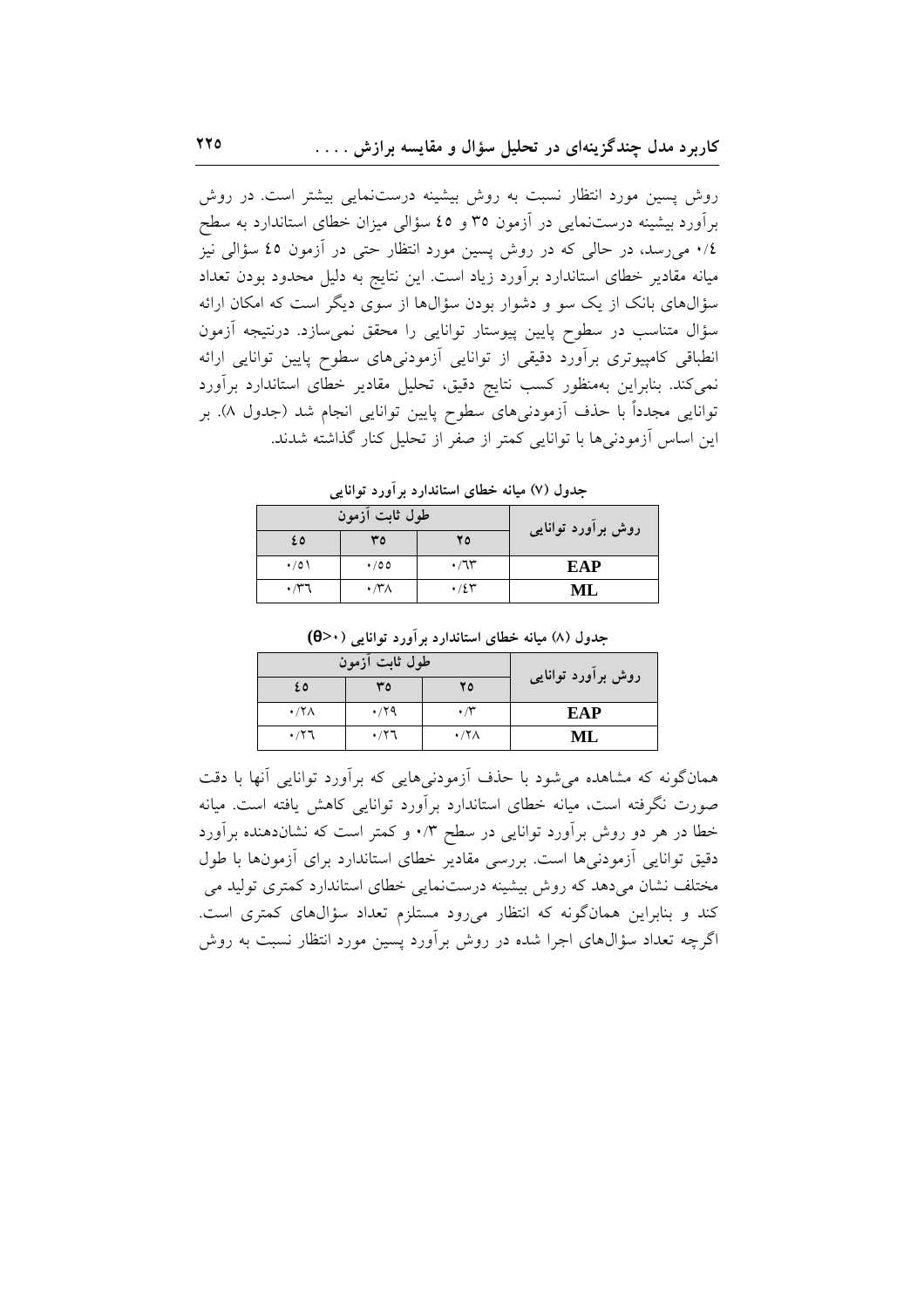بیشینه درستنمایی بیشتر است، اما رویکرد پسین مورد انتظار به دلیل مقادیر همبستگی بالا برآورد توانایی اجرای انطباقی کامپیوتری و مداد-کاغذی، بالا بودن دقت برآورد و پایین بودن سوگیری در برآورد توانایی، روش برآورد مطلوب در اجرای انطباقی کامپیوتری أزمون ریاضی أزمون سراسری محسوب میشود.

## بحث و نتیجهگیری

نظر به تمایل فزاینده کاربرد کامپیوترها در سنجش در قالب اَزمونهای کامپیوتری و انطباقی کامپیوتری برای بهینهسازی سنجش، بررسی چالش های عملی و نظری فرایند تغییر روش اجرای أزمونها اهمیت بهسزایی یافته است. مطالعه حاضر بهمنظور بررسی مقایسهپذیری برآورد پارامتر توانایی در سنجش انطباقی کامپیوتری و مداد – كاغذى خرده أزمون رياضي أزمون سراسري و تعيين الگوريتم بهينه أزمون انطباقي کامپیوتری بر اساس روش۵ای مختلف برآورد توانایی و ملاک خاتمه آزمون با استفاده از روش های شبیهسازی انجام شد. شبیهسازیهای پس تجربی خرده آزمون ریاضی نتایجی در تأیید مقایسهپذیری برأورد توانایی اجرای انطباقی کامپیوتری و مداد – کاغذی ارائه کرد. همبستگی برآورد توانایی اجرای مداد – کاغذی و انطباقی کامپیوتری اَزمون ریاضی در هر دو روش بیشینه درستنمایی و پسین مورد انتظار و تمام سطوح ملاک خاتمه خطای استاندارد ثابت و طول ثابت بالا و معنی دار بود که بیانگر همسویی برأورد توانایی اجرای انطباقی کامپیوتری با أزمون کامل است. این یافته با نتایج مطالعات کلندر (۲۰۱۱)، بولت و کان (۲۰۱۲) و آیهان (۲۰۱۵) هم خوانی دار د.

روش برأورد توانایی از مؤلفههای مهم الگوریتم اجرایی أزمون انطباقی کامپیوتری محسوب میشود؛ چون نهتنها پیامد نهایی أزمون انطباقی کامپیوتری را تحت تأثیر قرار میدهد بلکه فرایند گزینش سؤالها و خاتمه آزمون را نیز متأثر میسازد. مقایسه روش۵ای برآورد توانایی بیشینه درستنمایی و پسین مورد انتظار بر اساس مقادیر همبستگی، سوگیری، دقت و ریشه میانگین مجذور تفاوت برأورد توانایی اجرای انطباقی کامپیوتری و مداد – کاغذی خرده أزمون ریاضی صورت گرفت. مقادیر همبستگی در روش پسین مورد انتظار در تمامی سطوح خطای استاندارد و طول آزمون بیشتر از روش بیشینه درستنمایی بود. مقادیر سوگیری، دقت و ریشه میانگین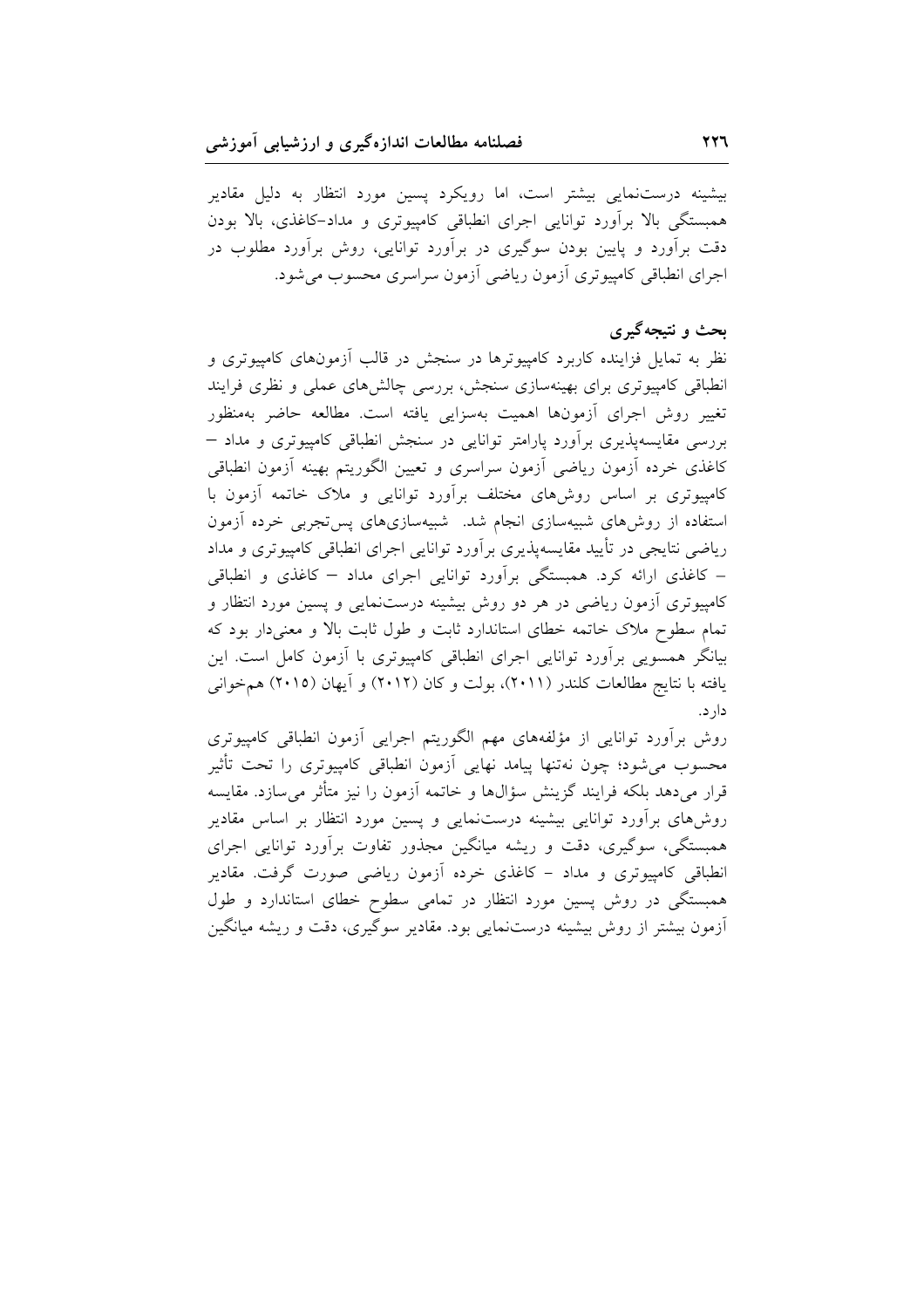مجذور تفاوت برأورد توانایی اجرای انطباقی کامپیوتری و مداد–کاغذی خرده أزمون ریاضی در روش پسین مورد انتظار بر اساس هر دو ملاک خاتمه اَزمون کمتر از روش بیشینه درستنمایی بود که بیانگر مشابهت بیشتر برآورد توانایی اجرای انطباقی کامپیوتری و مداد – کاغذی آزمون ریاضی است. با توجه به یافتههای حاصل می توان نتیجه گرفت که روش پسین مورد انتظار منجر به بازیابی دقیقتر برآورد توانایی در چهارچوب اجرای انطباقی کامپیوتری شده است در حالی که روش بیشینه درستنمایی قادر به بازیابی دقیق توانایی نبوده است. به این ترتیب رویکرد پسین مورد انتظار روش مطلوب برأورد توانايي در اجراي انطباقي كامپيوتري خرده أزمون ریاضی آزمون سراسری محسوب میشود. این یافته با نتایج مطالعه کلندر(۲۰۱۱) و آيهان (٢٠١٥) هم خواني ندارد آنها در مطالعه خود نشان دادند كه هر دو روش برآورد توانایی پسین مورد انتظار و بیشینه درستنمایی در چهارچوب آزمون انطباقی کامپیوتری مناسب است. البته در هر دو مطالعه، مقایسه روش۵ها صرفاً بر اساس مقادیر همبستگی صورت گرفته است در حالی که مقایسه دقیق و جامع روش۵ای برآورد توانایی مستلزم بهکارگیری ملاکهای چندگانه است. برتری روش پسین مورد انتظار در اجرای انطباقی خرده آزمون ریاضی با یافتههای مطالعه باک و میسلوی (۱۹۸۲) و واینر و همکاران<sup>(</sup> (۲۰۰۰) همسو است. به نظر می رسد مطلوبیت روش پسین مورد انتظار به دلیل فرض توزیع پیشین توانایی آزمودنیها است که امکان برآورد دقیقتر توانایی و درنتیجه بازیابی بهتر توانایی را به دلیل فراهم ساختن اطلاعات بیشتر در اجرای انطباقی کامپیوتری أزمون در مقایسه با روش بیشینه درستنمایی ممکن می سازد (کلندر، ۲۰۱۱). روش برآورد توانایی پسین مورد انتظار برخلاف روش بیشینه درستنمایی مبتنی بر فرایند تکرارشونده نیست و از برآوردگر فرم بسته استفاده می کند. بهعلاوه روش پسین مورد انتظار امکان ارائه برآورد توانایی آزمودنیها با الگوی پاسخ کامل را فراهم میسازد در حالی که روش درستنمایی قادر به برآورد توانایی اَزمودنی۵ا در الگوی پاسخ کامل نیست. این ویژگی۱ها برتری روش پسین مورد انتظار را در چهارچوب آزمونهای انطباقی کامپیوتری توجیه میکند. در أزمونهاى خطير مانند أزمون سراسرى احتمال محقق نشدن الگوى مركب (يك پاسخ

 $<sup>1</sup>$ . Wainer et al</sup>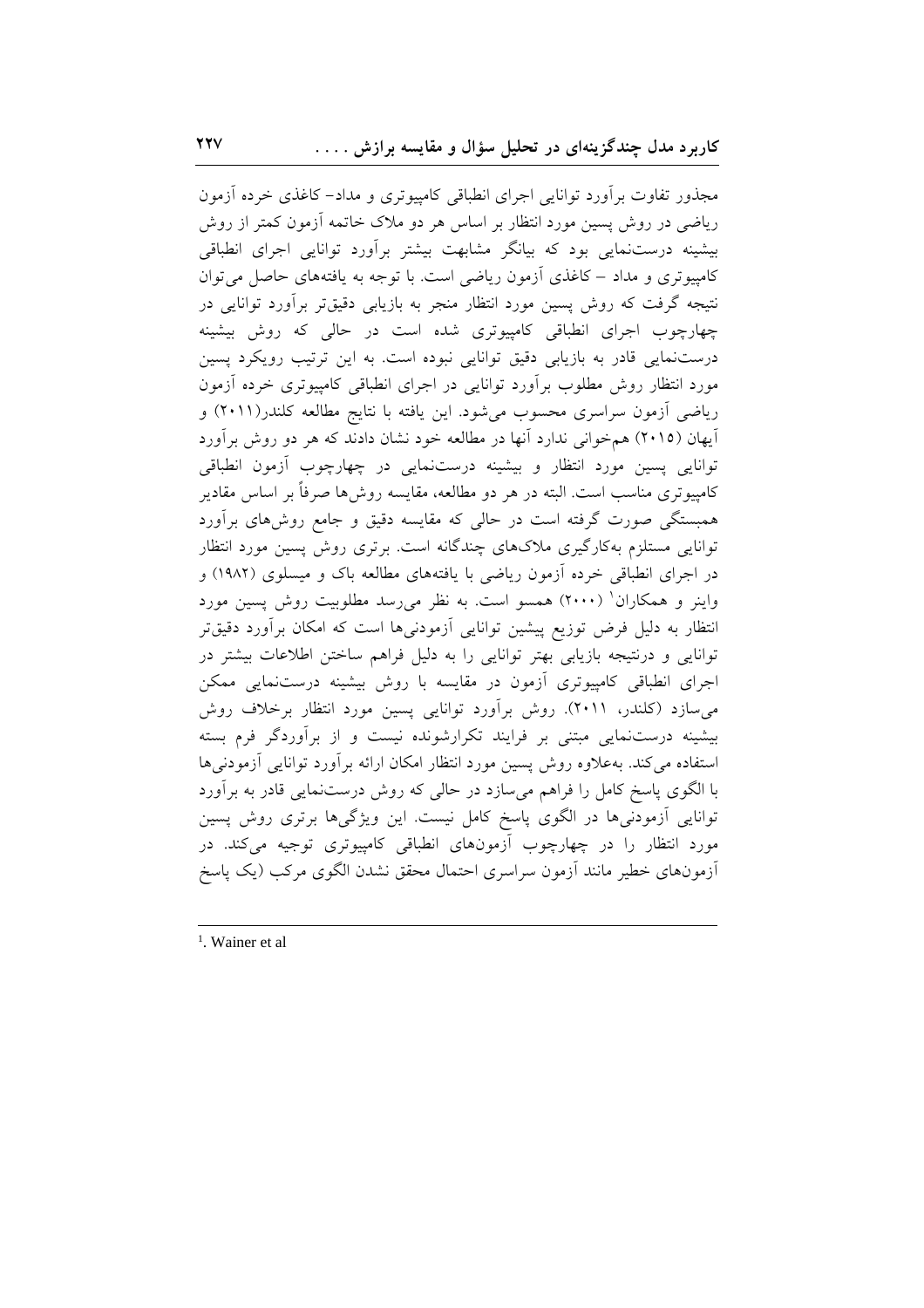درست و یک پاسخ نادرست) وجود دارد درنتیجه روش برآورد پسین مورد انتظار مناسب تر است. بررسی ادبیات یژوهشی در خصوص ملاک خاتمه سنجش انطباقی کامپیوتری مؤید مطلوبیت ملاک خطای استاندارد ثابت است (بابکوک و ویز، ۲۰۰۰؛ استوکینگ'، ١٩٨٧)، چون این ملاک تضمینکننده برآورد پایای توانایی آزمودنیها است. هنگامی که ملاک خاتمه خطای استاندارد ثابت استفاده میشود، تعداد سؤالهای مورد نیاز برای برآورد توانایی اهمیت میbبابد چون برآورد پایای توانایی بدون هیچگونه کاهشی در تعداد سؤالها مطلوب و منطقی نیست. از سوی دیگر ملاک خاتمه طول ثابت آزمون مانع از اجرای تعداد زیادی سؤال برای آزمودنیها میشود اما در این حالت ممکن است پس از ارائه تمامی سؤالها سطح توانایی آزمودنی با پایایی مورد نظر برآورد نشود. نتایج مطالعه حاضر بیانگر کاهش تعداد سؤالهای اجرا شده در اجرای انطباقی کامپیوتری آزمون، در تمام سطوح خطای استاندارد در هر دو روش برآورد توانایی بیشینه درستنمایی و پسین مورد انتظار بود، البته در سطح خطای استاندارد ۰/۲ در هر دو روش برآورد توانایی مقدار کاهش خیلی کم بود که با توجه به هزینهها و زیرساختهای لازم برای اجرای انطباقی کامپیوتری آزمونها این میزان کاهش مطلوب نیست و درنتیجه کاربرد این ملاک در اجرای انطباقی کامپیوتری أزمونهای خطیر گزینه منطقی محسوب نمی شود. ملاک خطای استاندارد ۰/۳ توافق مطلوبی میان کاهش تعداد سؤالهای اجرا شده، بازیابی دقیق توانایی أزمودنیها، سوگیری و دقت برآورد پارامتر توانایی ایجاد کرده است. بنابراین به نظر می رسد ملاک خاتمه بهینه در اجرای انطباقی کامپیوتری آزمون ریاضی باشد. بابکوک و ویز (۲۰۰۹) نیز تأکید داشتند که در أزمونهای انطباقی کامپیوتری بهمنظور سنجش دقیق توانایی از نظر سوگیری و ریشه میانگین مجذور خطا، ملاک خطای استاندارد برابر یا کوچکتر از ۰/۳ مورد استفاده قرار گیرد. نتایج مطالعات کلندر (۲۰۱۱)، بولت و کان (۲۰۱۲) و <sub>.</sub><br>آیهان (۲۰۱۵) نیز مبین برتری ملاک خطای استاندارد ۰/۳ است. در ملاک خاتمه طول ثابت نیز نتایج مطالعه بیانگر مطلوبیت اَزمون ۳۵ سؤالی در بازیابی براَورد توانایی در اجرای انطباقی کامپیوتری خرده آزمون ریاضی بود. مقایسه دو ملاک خاتمه خطای

 $<sup>1</sup>$ . Stocking</sup>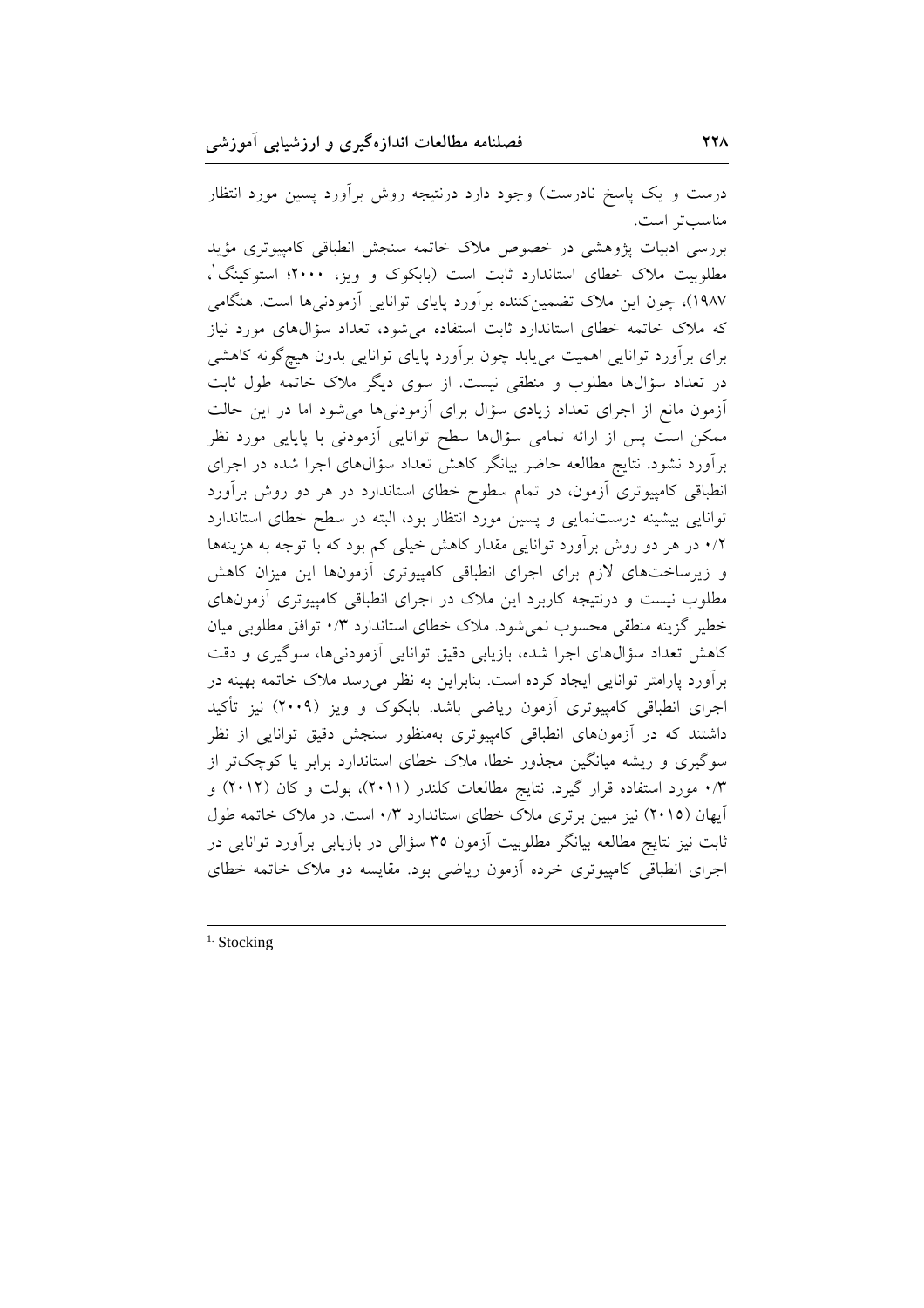استاندارد ثابت و طول ثابت آزمون نشان داد که ملاک خطای استاندارد ثابت اگرچه مستلزم اجرای تعداد سؤالهای بیشتری است اما به دلیل تولید برآوردهای توانایی پایاتر برای اهداف اجرای انطباقی کامپیوتری آزمون مناسبتر است. بهطور کلی نتایج مطالعه نشان داد که روش برأورد پسین مورد انتظار و ملاک خاتمه خطای استاندارد ثابت ۰/۳ الگوریتم بهینه دستیابی به اهداف پایایی مناسب، طول منطقی اَزمون و بازیابی برآورد توانایی در اجرای انطباقی کامپیوتری خرده آزمون ریاضی است.

یکی از مزایای اصلی اجرای انطباقی کامپیوتری آزمونها مبنی بر پایایی بیشتر با تعداد سؤالهای کمتر در مطالعه حاضر تأیید شد. نتایج مطالعه نشان داد که اجرای انطباقی کامپیوتری خرده آزمون ریاضی قادر به بازیابی توانایی آزمودنیها با تعداد سؤالهای کمتر نسبت به شکل کامل آزمون است. اگرچه آزمودنیها با توانایی پایین هنوز می بایست به تمام سؤالهای آزمون پاسخ میدادند، آزمودنیهای توانمند با تعداد سؤالهای کمتری و با دقت بیشتری اندازهگیری شدند. عدم تحقق امکان سنجش دقیق آزمودنیهای سطوح پایین توانایی در مطالعه حاضر به دلیل محدودیت تعداد سؤالهای بانک بود که منجر شد سؤالهای بانک فقط در دامنه خاصی از پیوستار توانایی (سطوح بالا) آگاهیدهنده باشند. در سطوح پایین توانایی به جای سؤالهای بهینه، سؤالهای کمتر از حد مطلوب اجرا شد و درنتیجه دستیابی به سطح دقت از پیش تعیین شده میسر نشده است. بیتردید تهیه بانک سؤال بهینه از مهمترین فعالیتها در اجرای انطباقی کامپیوتری آزمونهای خطیر محسوب می شود. بهمنظور فراهم ساختن امکان سنجش دقیق و کارأمد أزمودنیها در سراسر پیوستار توانایی، بانک سؤال باید دارای تعداد سؤال مکفی با کیفیت بالا باشد و سؤالها نیز به گونه مناسبی در سراسر پیوستار توانایی توزیع شده باشد تا الگوریتم آزمون انطباقی کامپیوتری قادر به انتخاب مناسبترین سؤال برای أزمودنیهای سطوح مختلف توانایی باشد. بهعلاوه تأمین امنیت بانک سؤال و کنترل میزان افشای سؤالها در جریان أزمون انطباقی کامپیوتری نیز مستلزم وجود بانک سؤال بزرگ است.

ذکر این نکته ضروری است که در مطالعه حاضر قابلیت اجرای انطباقی خرده آزمون ریاضی بهعنوان أزمون خطیر از منظر روان سنجی، بررسی شده است. تبدیل روش اجرای آزمونهای خطیر ازجمله آزمونهای ورودی از شکل مداد- کاغذی به انطباقی کامپیوتری مستلزم مطالعات جامع و گسترده در سایر حوزهها ازجمله منابع مالی مورد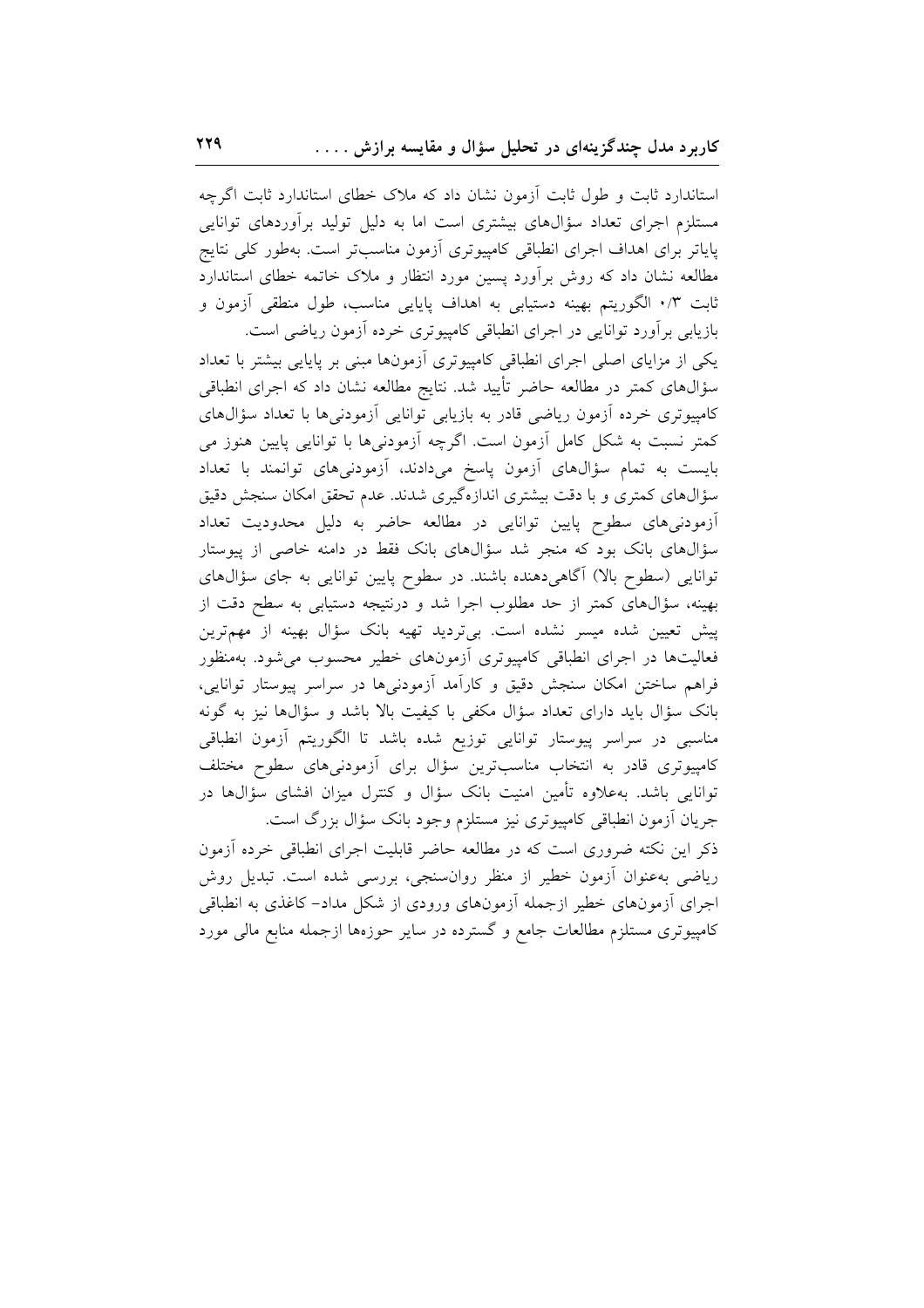نیاز، تجهیزات و زیرساختهای لازم، میزان آمادگی جامعه برای پذیرش آزمونهای کامپیوتری، تهیه بانک سؤال، ارزیابی عادلانه بودن آزمون و امنیت آزمون است که لازم است پیش از هرگونه تصمیمگیری در خصوص تغییر روش اجرای آزمونها برای انجام مطالعات مرتبط، برنامهریزی شود.

در مطالعه حاضر مقایسهپذیری برآورد پارامتر توانایی در سنجش انطباقی کامپیوتری و مداد کاغذی بر اساس روش شبیهسازی تجربی و با استفاده از پارامترهای برآورد شده سؤالها و توانایی ازمودنیها واقعی انجام شده است. اگرچه کاربرد پارامترهای واقعی سؤالها و توانایی آزمودنیهای تضمین میکند که دادههای شبیهسازی شده تطابق بیشتری با دادههای واقعی داشته باشند اما در اجرای آزمون انطباقی کامپیوتری واقعی عوامل مختلفی ازجمله آشنایی با کامپیوتر، اضطراب کار با کامپیوتر و حتی ویژگیهای شخصیتی آزمودنیها پاسخگویی به سؤالها را تحت تأثیر قرار میدهد. در مطالعه حاضر با توجه به هدف پژوهش این متغیرها مورد توجه قرار نگرفته است لذا در تعبیر، تفسیر و تعمیم نتایج، این نکات باید در نظر گرفته شود.

یکی از چالشهای عملی کاربرد سنجش انطباقی کامپیوتری در برآورد توانایی مربوط به احتمال افشای سؤالها در اجرای أزمون انطباقی کامپیوتری برای افراد مختلف است. این مسئله تا حد زیادی تحت تأثیر حجم بانک سؤال، تعداد آزمودنی۵ا و تعداد دفعات اجرای برنامه آزمون انطباقی کامپیوتری است. در پژوهش حاضر این عامل مدنظر قرار نگرفته است لذا بر اساس یافتههای این مطالعه نمیتوان در مورد مخاطراتی که ممکن است از این ناحیه کلیت سنجش انطباقی کامپیوتری را تحتالشعاع خود قرار دهد، اظهار نظر کرد. پیشنهاد می شود در مطالعات بعدی بررسی مقایسهپذیری برأورد توانایی أزمون انطباقی کامپیوتری و أزمون مداد — كاغذى با استفاده از بانك سؤال بهينه و با اعمال محدوديت محتوايي و كنترل ميزان افشای سؤالهای بانک انجام شود.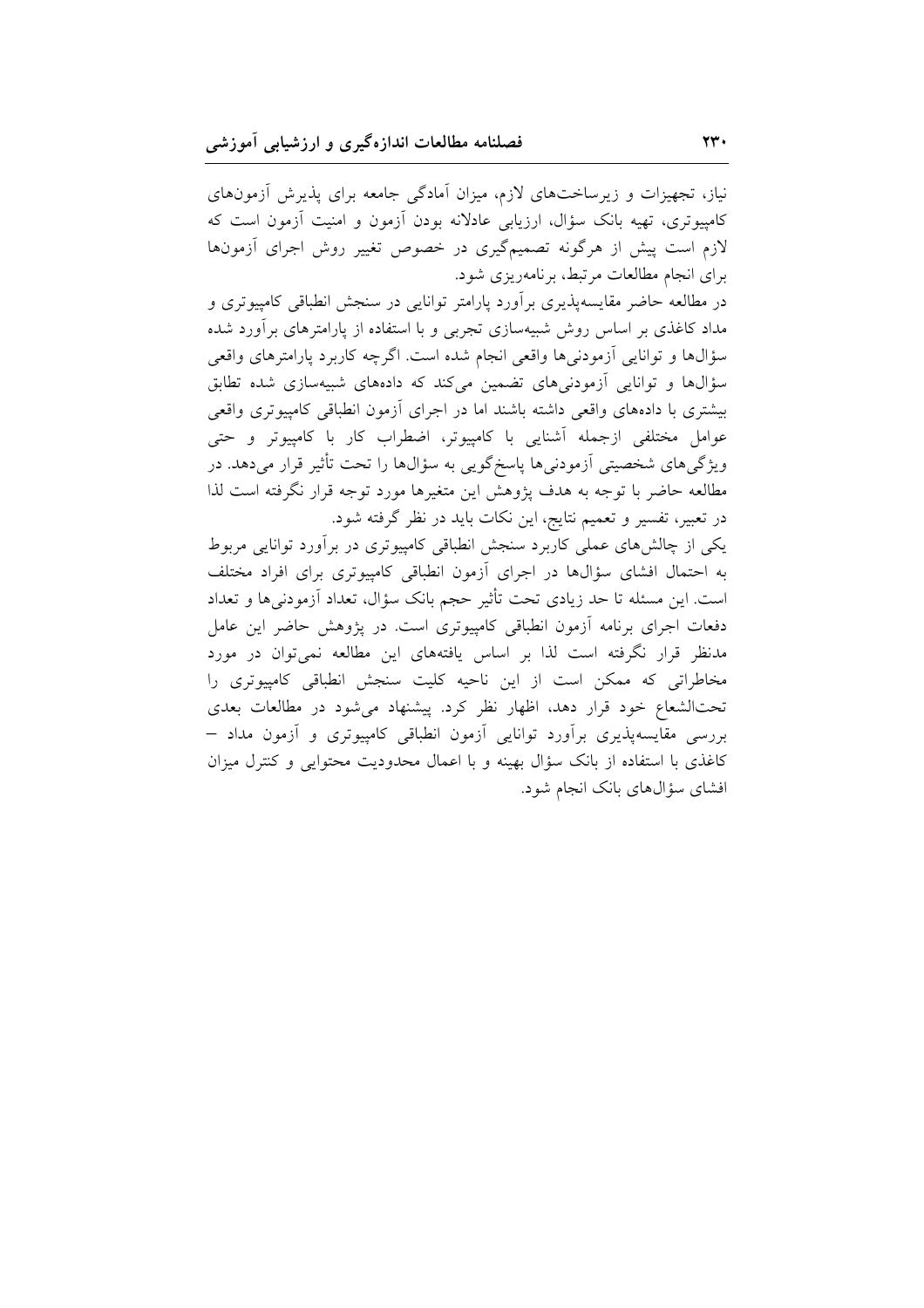- Alkhadher. O.: Clarke. D. D. & Anderson. N. (1998). Equivalence and predictive validity of paper-and-pencil and computerized adaptive formats of the Differential Aptitude Tests *Journal*  $of$ *occupational* and organizational  $n$ sychology. 71 $(3)$ . 205-217.
- American Educational Research Association. American National Psychological Association. Council  $\alpha$ Measurement in Education. Joint Committee on Standards for Educational. & Psychological Testing (US). (1999). Standards for educational and psychological testing. Amer **Educational Research Assn.**
- Ayhan, A. S. (2015). Comparability of Scores from CAT and Paper Pencil Implementations of Students Selection Examination to Higher Education. Master's thesis, Ihsan Doğramacı Bilkent University.
- Babcock. B. & Weiss. D. J. (2009). Termination criteria in computerized adaptive tests: Variable-length CATs are not biased. In Proceedings of the 2009 GMAC conference on *computerized adaptive testing (Vol. 14).*
- Bennett. R. E. (2002). Inexorable and inevitable: The continuing story of technology and assessment. Computerbased testing and the Internet, 201-217.
- Bergstrom. B. A. (1992). Ability measure eauivalence of computer adaptive and pencil and paper tests: A research *synthesis.* ERIC Clearinghouse.
- Bock, R. D. & Mislevy. R. J. (1982). Adaptive EAP Estimation of Ability in a Microcomputer Environment. Applied Psychological Measurement, 6, 431-444.
- Bringsjord, EL. (2001). Computer-Adaptive Versus Paper-and-Pencil Testing Environments: An Experimental Analysis of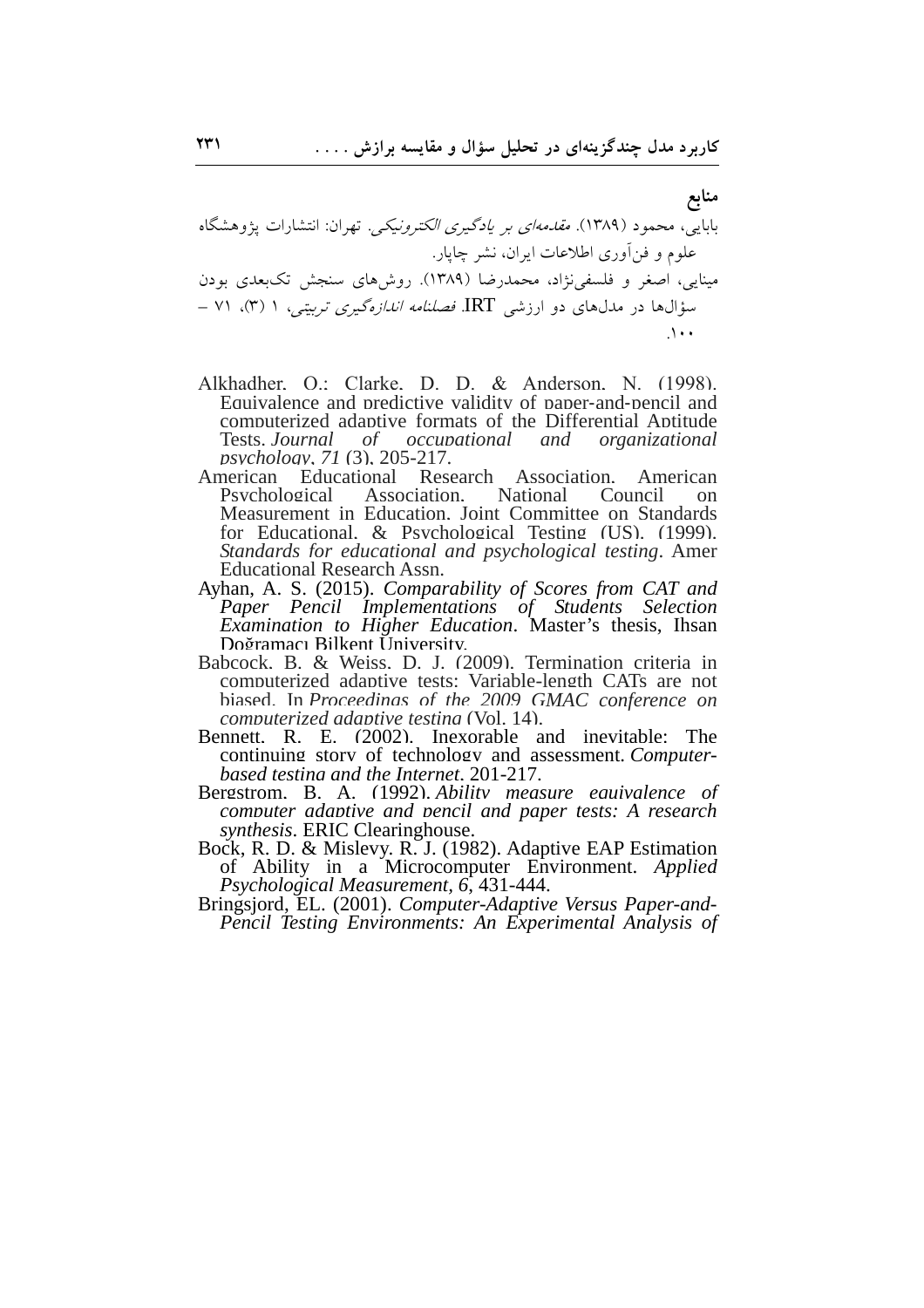*Examinee Experience.* Doctoral dissertation, University at Albany.

- Bulut, O. & Kan, A. (2012) Application of computerized adaptive testing to entrance examination for graduate studies in Turkey. *Egitim Arastirmalari-Eurasian Journal of Educational Research,* 49, 61-80.
- Choi, S. W.; Podrabsky, T. & McKinney, N. (2011). Firestar-D: Computerized Adaptive Testing Simulation Program for Dichotomous Item Response Theory Models. *Applied Psychological Measurement*, 0146621611406107.
- Davey, T. & Pitoniak, M. J. (2006). Designing computerized adaptive tests. *Handbook of test development.* Mahwah, NJ: Lawrence Erlbaum Associates.
- Davidson, P. (2003). Why technology had had only a minimal impact on testing in education? *Proceedings from the 2nd Education Technology Conference and Exhibition.* Oman: Sultan Qaboos University
- Eggen, T. J. H. M. (2007). Choices in CAT models in the context of educational testing. In *Proceedings of the 2007 GMAC conference on computerized adaptive testing*
- Han, K. T. (2007). WinGen: Windows software that generates IRT parameters and item responses. *Applied Psychological Measurement, 31* (5), 457-459.
- Han, K. T., & Hambleton, R. K. (2007). User's Manual: WinGen (*Center for Educational Assessment Report No. 642)*. Amherst, MA: University of Massachusetts, School of Education.
- Harwell, M.; Stone, C. A.; Hsu, T. C. & Kirisci, L. (1996). Monte Carlo studies in item response theory. *Applied psychological measurement*, *20* (2), 101-125.
- Henly, S. J.; Klebe, K. J.; McBride, J. R. & Cudeck, R. (1989). Adaptive and conventional versions of the DAT: The first complete test battery comparison. *Applied Psychological Measurement*, 13 (4), 363-371.
- Joubert, T., & Kriek, H. J. (2009). Psychometric comparison of paper-and-pencil and online personality assessments in a selection setting. *SA Journal of Industrial Psychology*, *35* (1), 78-88.
- Kalender, Ilker (2011). *Effect of Different Computerized Adaptive Testing Strategies on Recovery of Ability.* Doctoral dissertation, Middle East Technical University.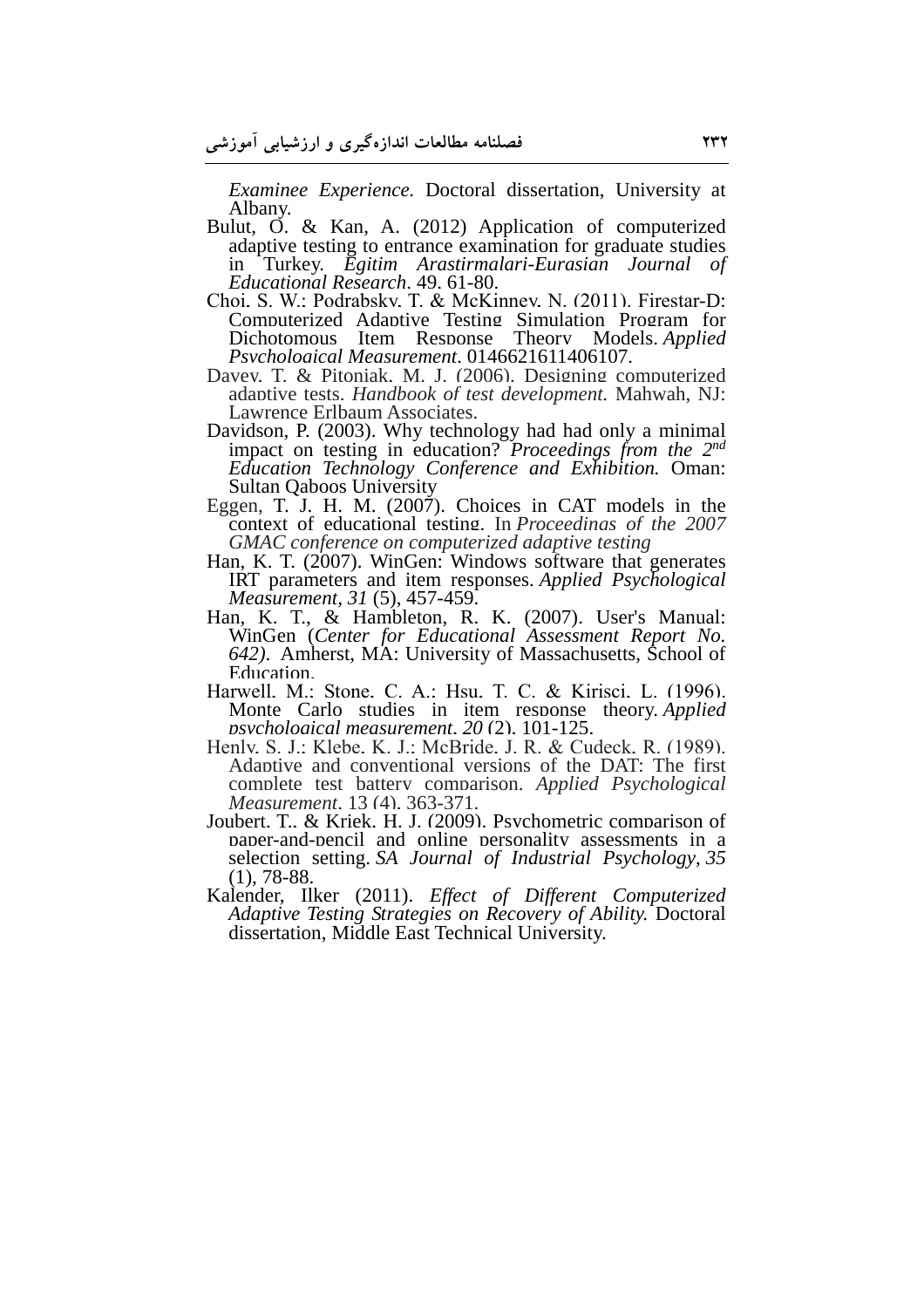- McDonald, R. P. & Fraser, C. (2003). *NOHARM: A Windows program for fitting both unidimensional and multidimensional normal ogive models of latent trait theory.* Niagara College. Welland, Ontario. Retrieved from <http://noharm.niagararesearch.ca/nh4man/nhman.html>
- Paek, P. (2005). Recent trends in comparability studies. *Pearson Educational Measurement.* Retrieved February, 1, 2010.
- poggio, J.; Glasnapp, D. R.; Yang, X. & Poggio, A. J. (2005). A comparative evaluation of score results from computerized and paper & pencil mathematics testing in a large scale state assessment program. *The Journal of Technology, Learning and Assessment*, *3* (6).
- Pommerich, M. (2004). Developing computerized versions of paper tests: Mode effects for passage-based tests. *The Journal of Technology, Learning, and Assessment,* 2 (6), 1- 44.
- Reckase, M. D. (2010). Designing item pools to optimize the functioning of a computerized adaptive test. *Psychological Test and Assessment Modeling*, 52 (2), 127-141.
- Ponsoda, V. (2000). Overview of the computerized adaptive testing special section. *Psicológica*, *21*, 115-120.
- Schaeffer, G. A.; Bridgeman, B.; Golub‐Smith, M. L.; Lewis, C.; Potenza, M. T. & Steffen, M. (1998). Comparability of Paper-and-Pencil and Computer Adaptive Test Scores on the GRE" General Test. *ETS Research Report Series*, 2, i-25.
- Schaeffer, G. A.; Reese, C. M.; Steffen, M.; McKinley, R. L. & Mills, C. N. (1993). Field Test of a Computer-Based GRE General Test. *ETS Research Report Series*, 1, i-47.
- Schaeffer, G. A.; Steffen, M.; Golub‐Smith, M. L.; Mills, C. N. & Durso, R. (1995). The introduction and comparability of the computer adaptive GRE general test. *ETS Research Report Series*, 1, i-48.
- Stocking, M. L. (1987). Two simulated feasibility studies in computerized adaptive testing. *Applied Psychology: An International Review*, 36, 263-277.
- Texas Education Agency. (2008). *A review of literature on the comparability of scores obtained from examinees on computer-based and paper-based tests*. Retrieved from <http://ritter.tea.state.tx.us/student.assessment/resources/tech digest/Technical\_Reports/2008\_literature\_review\_of\_compar ability\_report.pdf